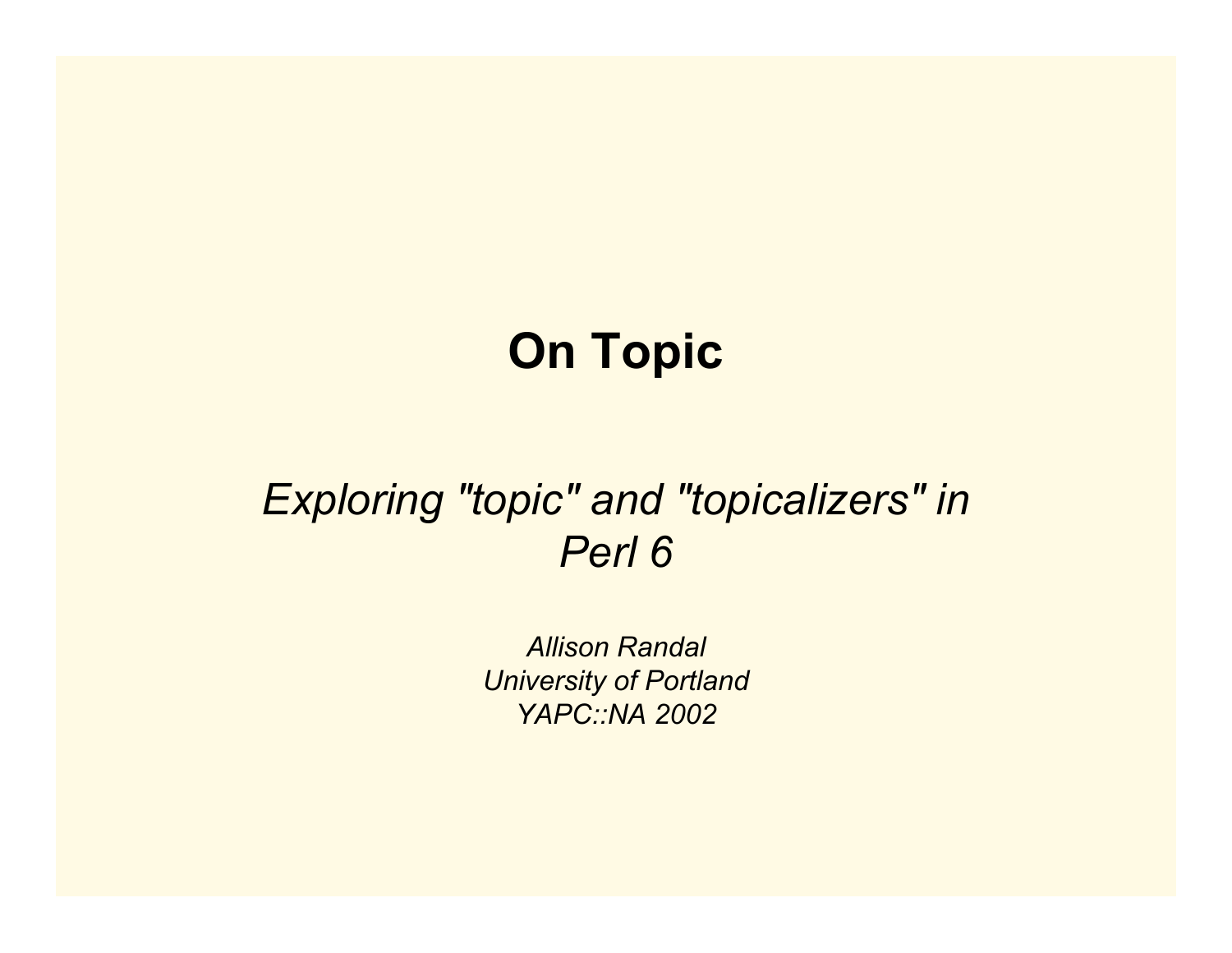## **On Topic**

- "topic" and "topicalizer"
- This is not Vogon poetry.
- It's linguistics…
- •…which might be worse.
- •Be brave.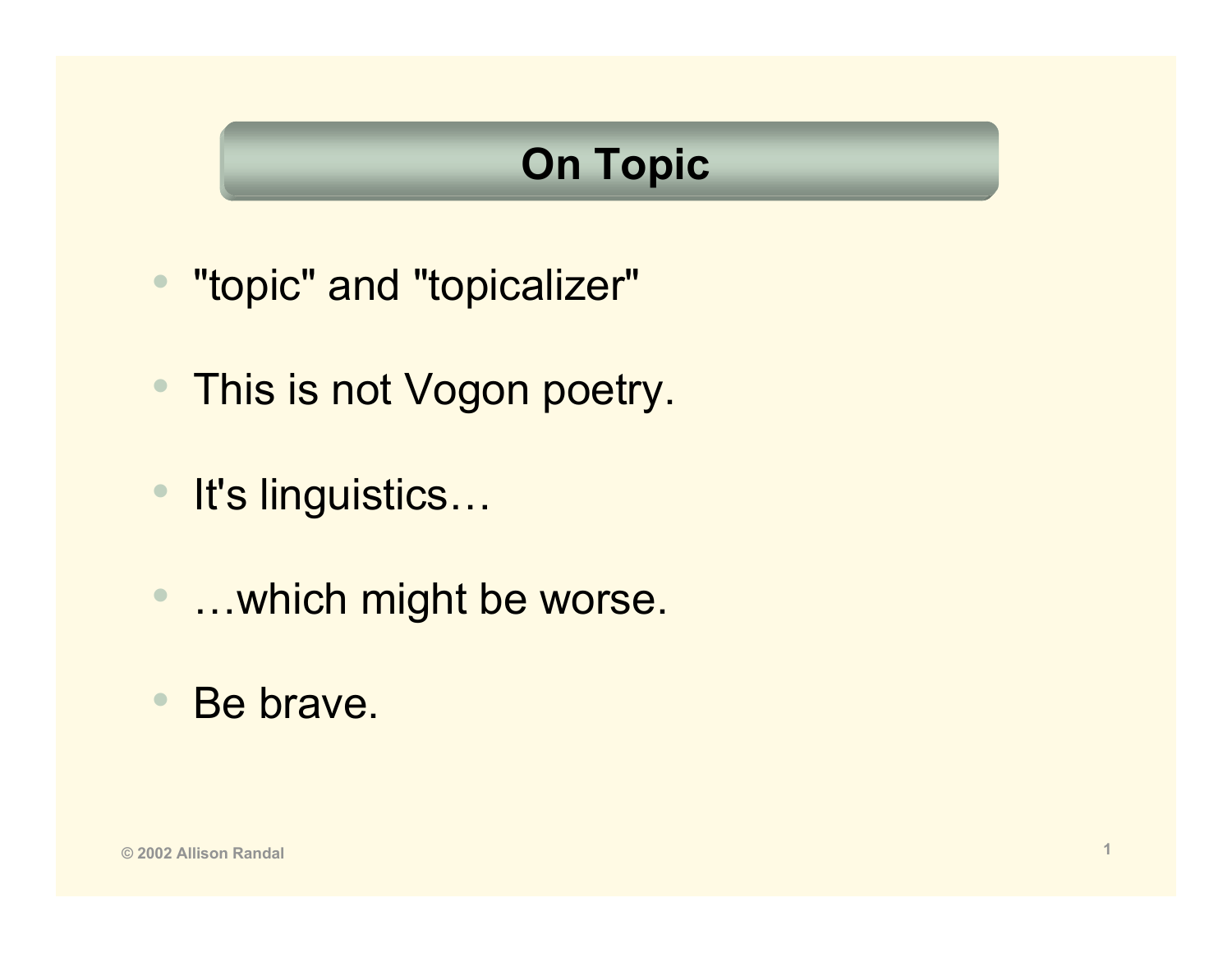## **Topic in Linguistics**

- Every discourse has a topic.
- $\bullet$ Topic is "what we're talking about".
- •The topic of this talk is "Topic".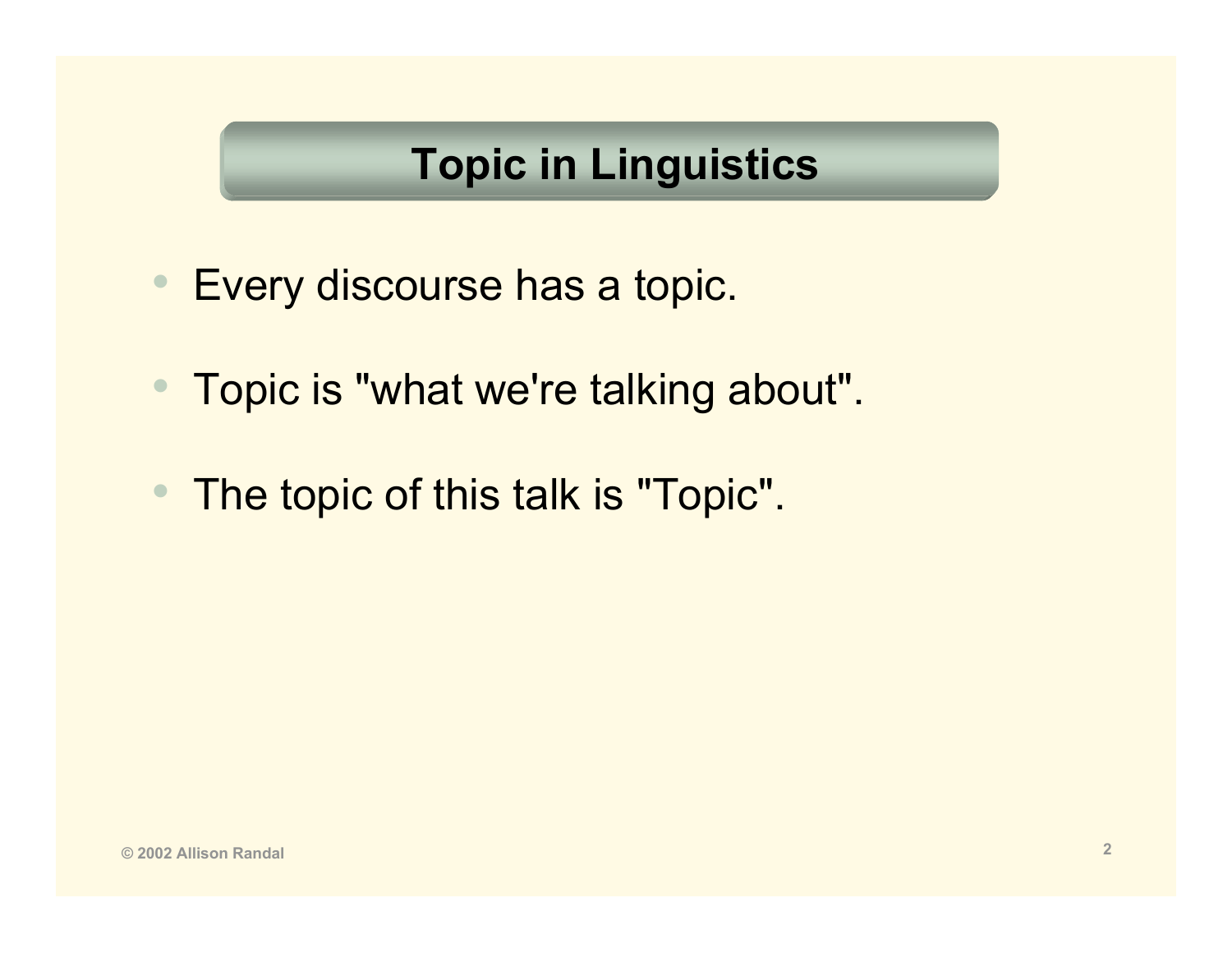### **Topic in Linguistics**

• If you overheard:

*"I saw Lister yesterday." "Really? What's he up to these days?" "Oh, you know, drunk again, and mooning over that awful Krissy Kochanski. " etc., ad nauseum...*

• You would know the topic was "Lister".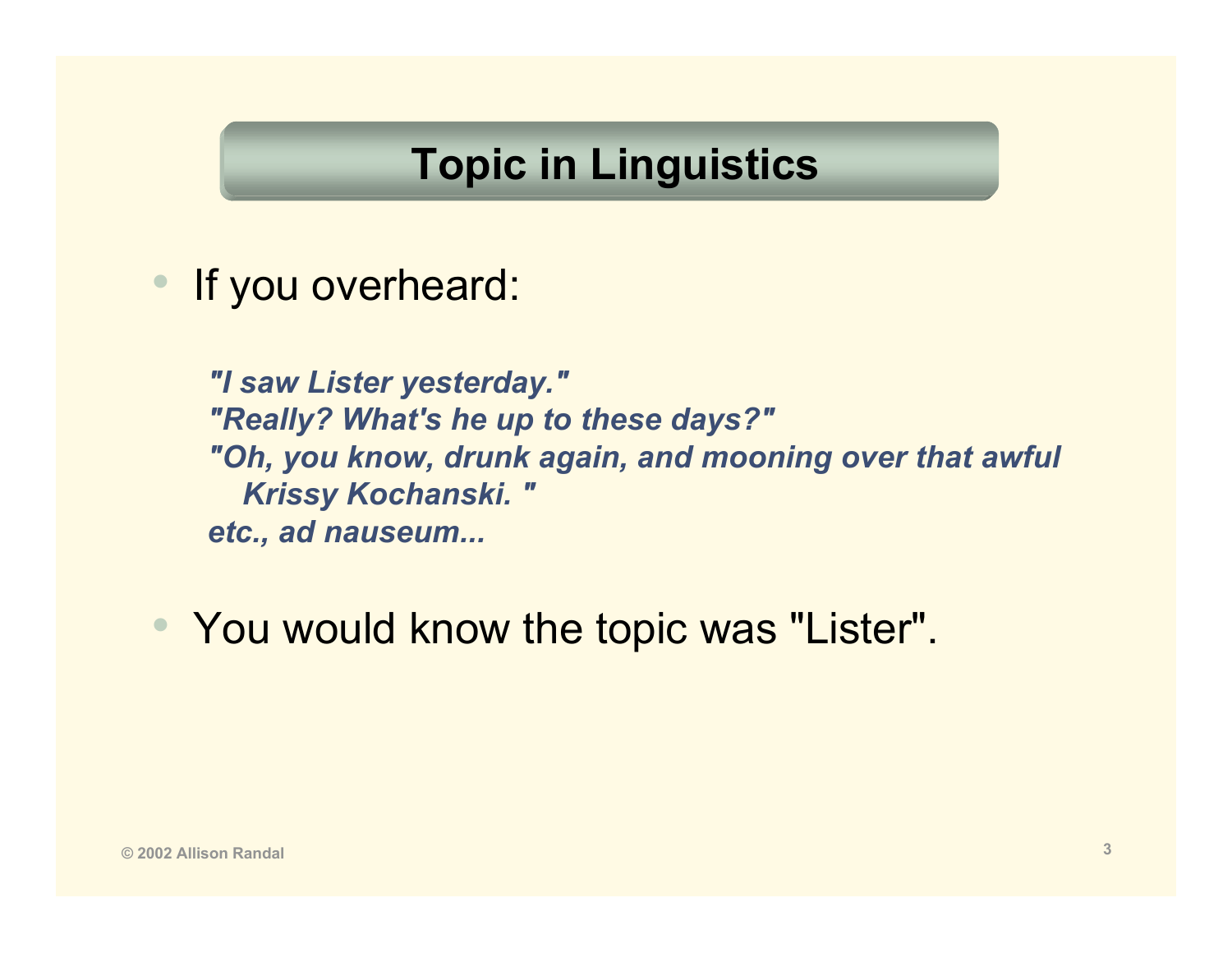## **Topicalizers in Linguistics**

- A topicalizer flags the current topic.
- $\bullet$ Some topicalizers in English:

*For our first trick tonight, ladies and gentlemen, my partner Kryten will attempt to eat a boiled egg.*

*Given that God is infinite, and that the universe is also infinite, would you like a toasted tea-cake?*

*Regarding topicalizers, I should point out that this sentence starts with one.*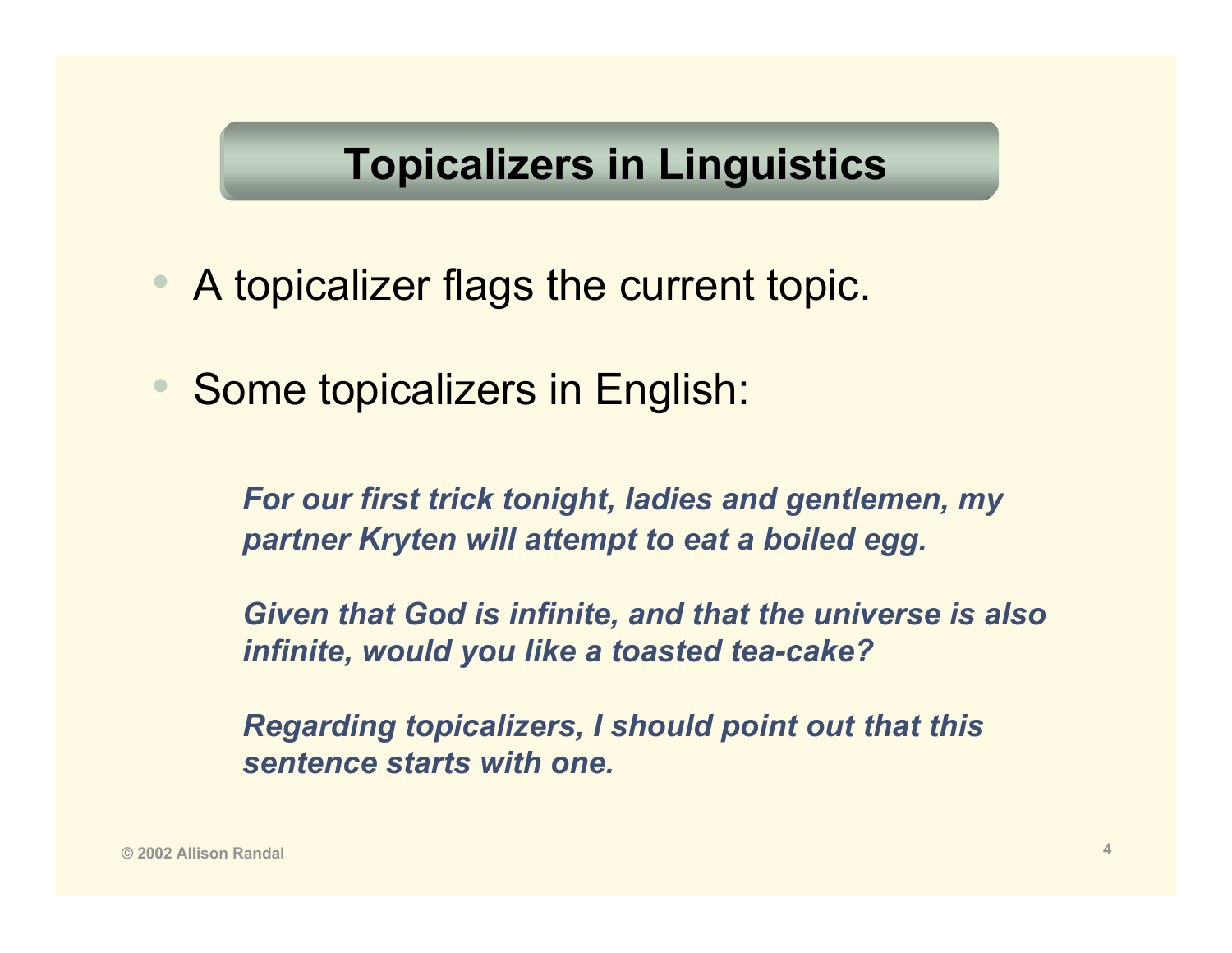- $\bullet$  Topic is the most important variable in a block of code.
- • Really, the underlying data structure is the topic, not the variable.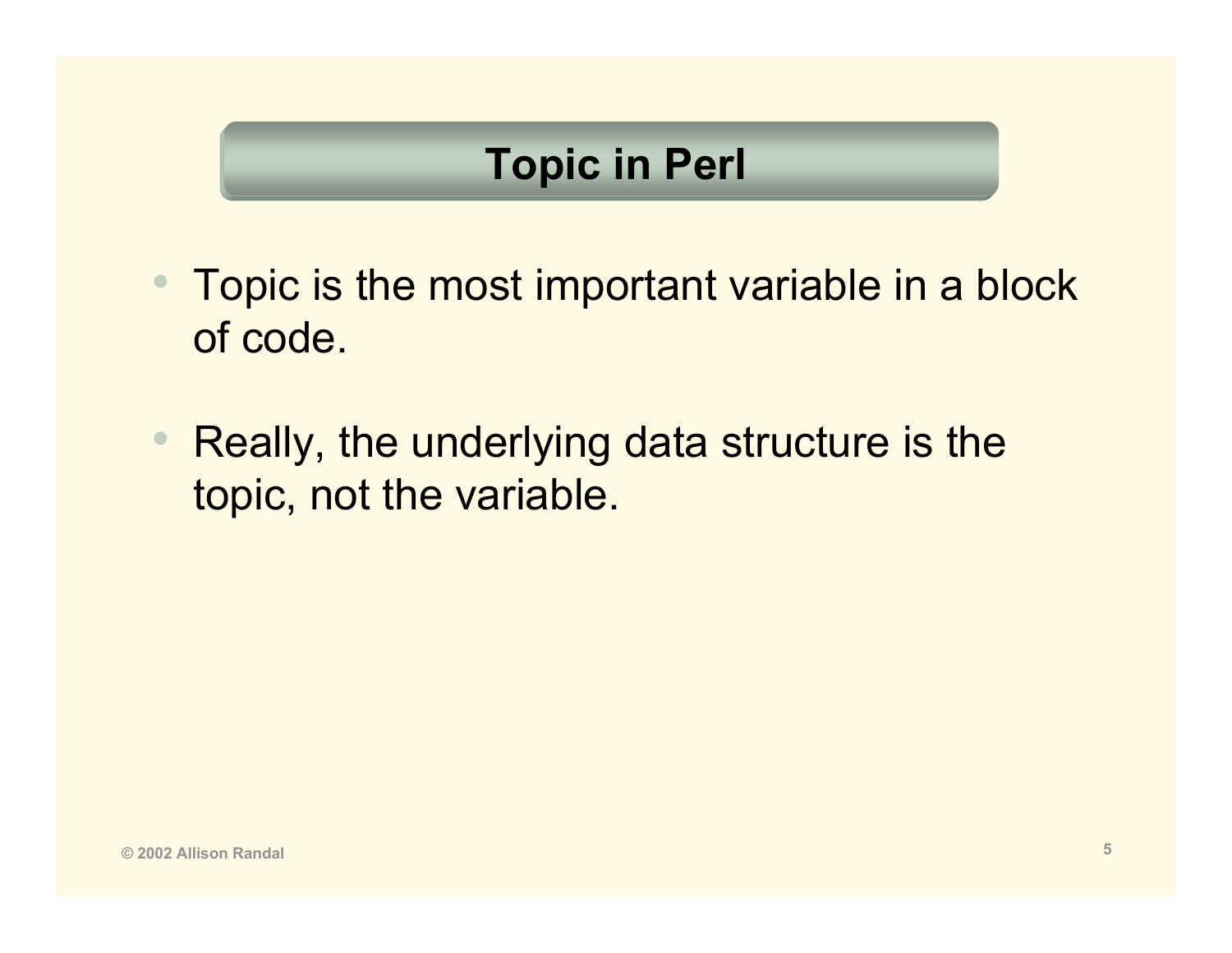- Variables are just names for storage locations.
- $\bullet$  Multiple variables may be aliased to the same storage location.

*"Rimmer", "he", "the hologram", "Smeghead"*

**\$\_, \$name, %characters{'title'}**

 $\bullet$  If the topic has more than one alias, all are the current topic.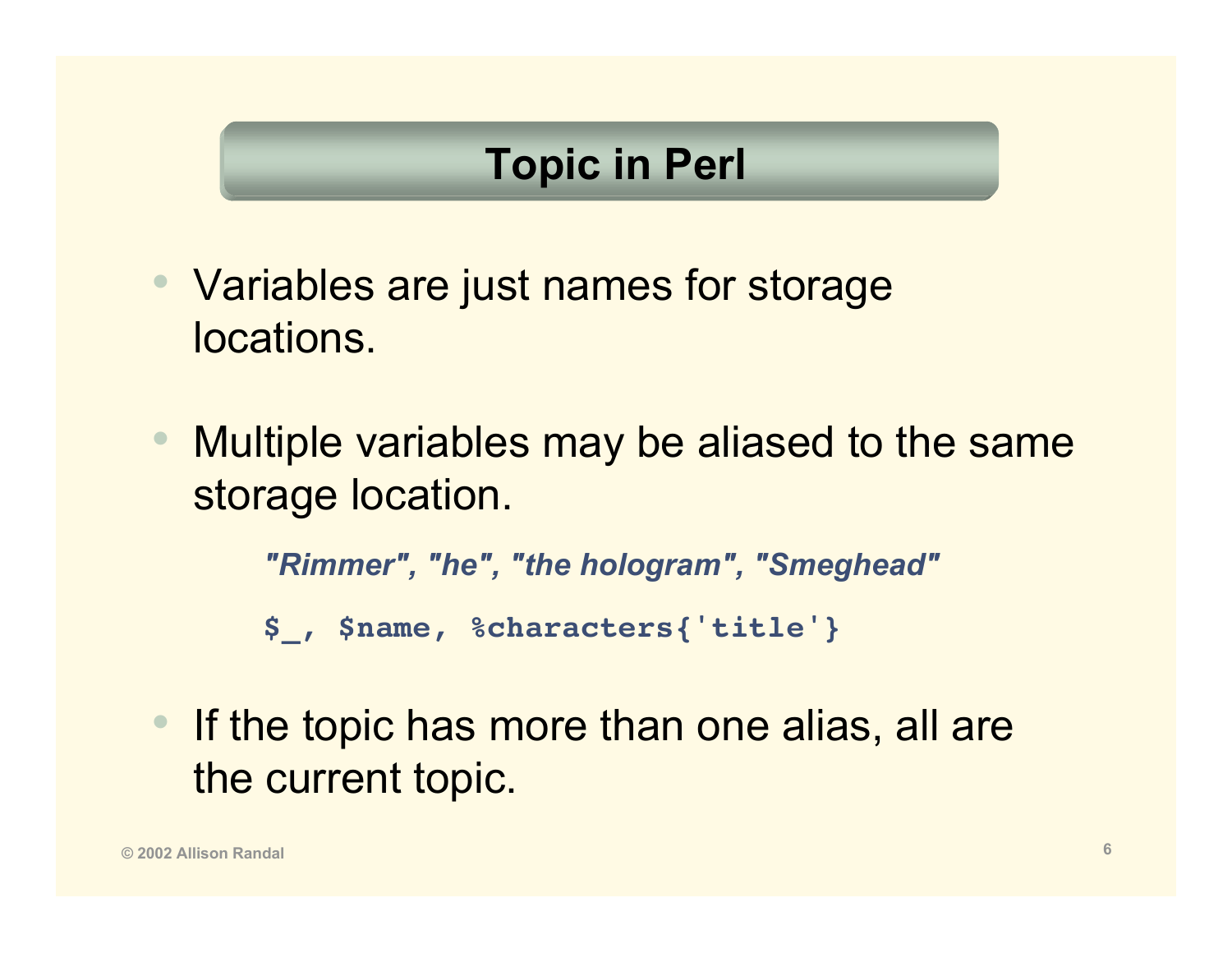- •Why learn about topic?
- •It's not required.
- The first law of topic: "Topic *is* \$\_".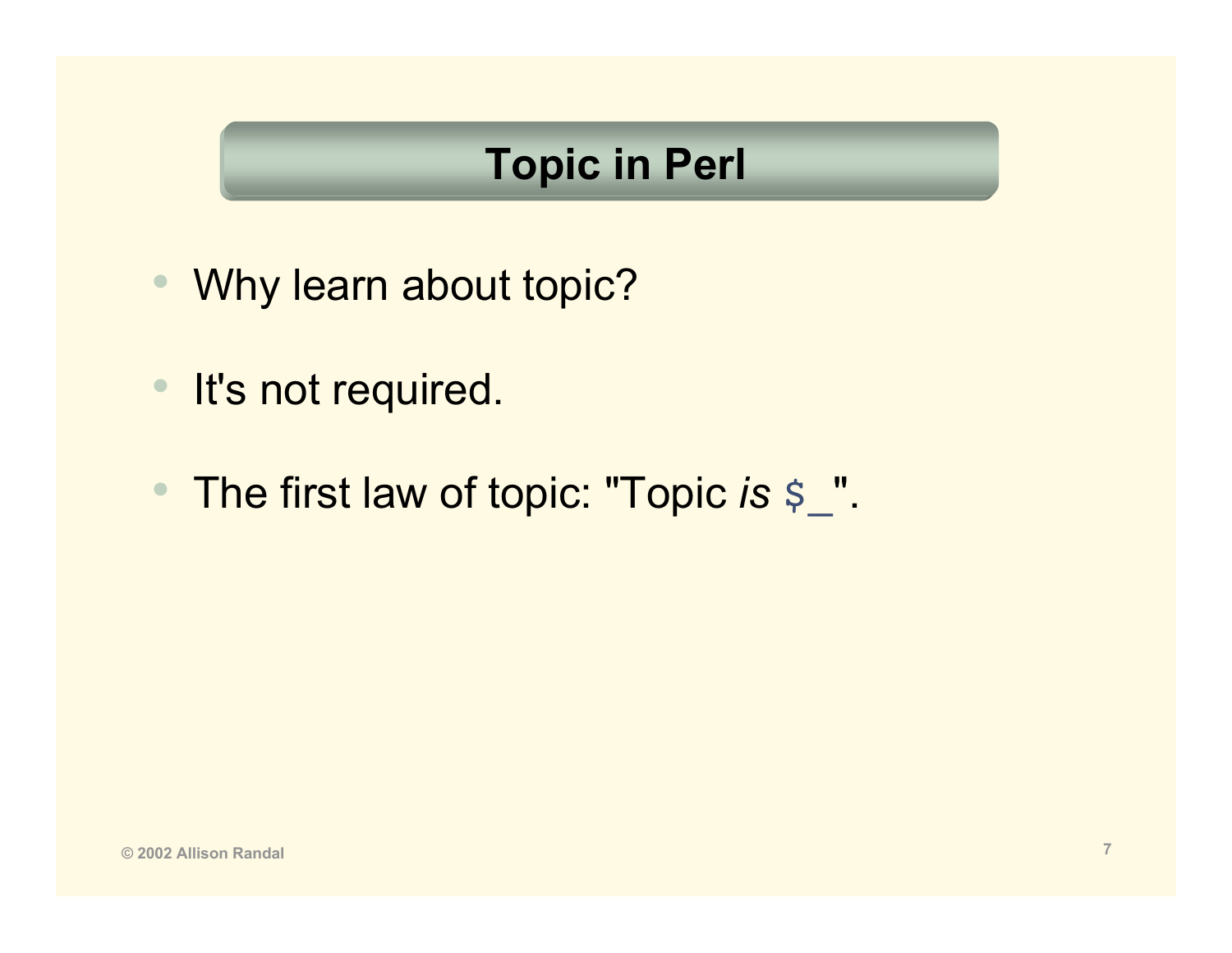• To use topic, use \$\_:

```
print;
chomp;
s///;
when condition { … }
.method_call;
```
• You don't have to understand topic, but you might want to.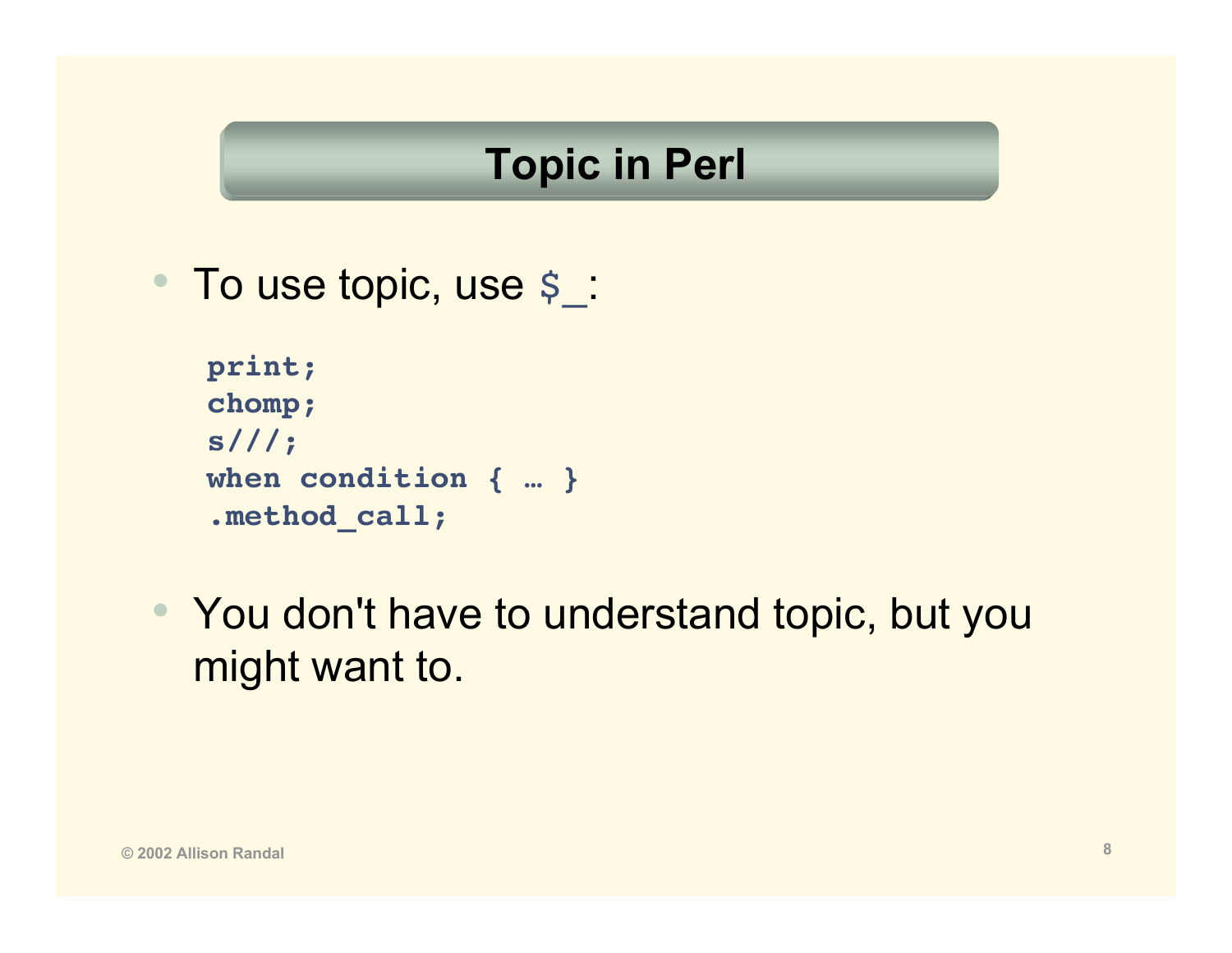## **Topicalizers in Perl**

- •A topicalizer flags the current topic.
- •A quick summary of topicalizers:

| given         | bare closures |
|---------------|---------------|
| for           | $=$ $\sim$    |
| $\rightarrow$ | etc           |
| method        |               |
| rule          |               |
| <b>CATCH</b>  |               |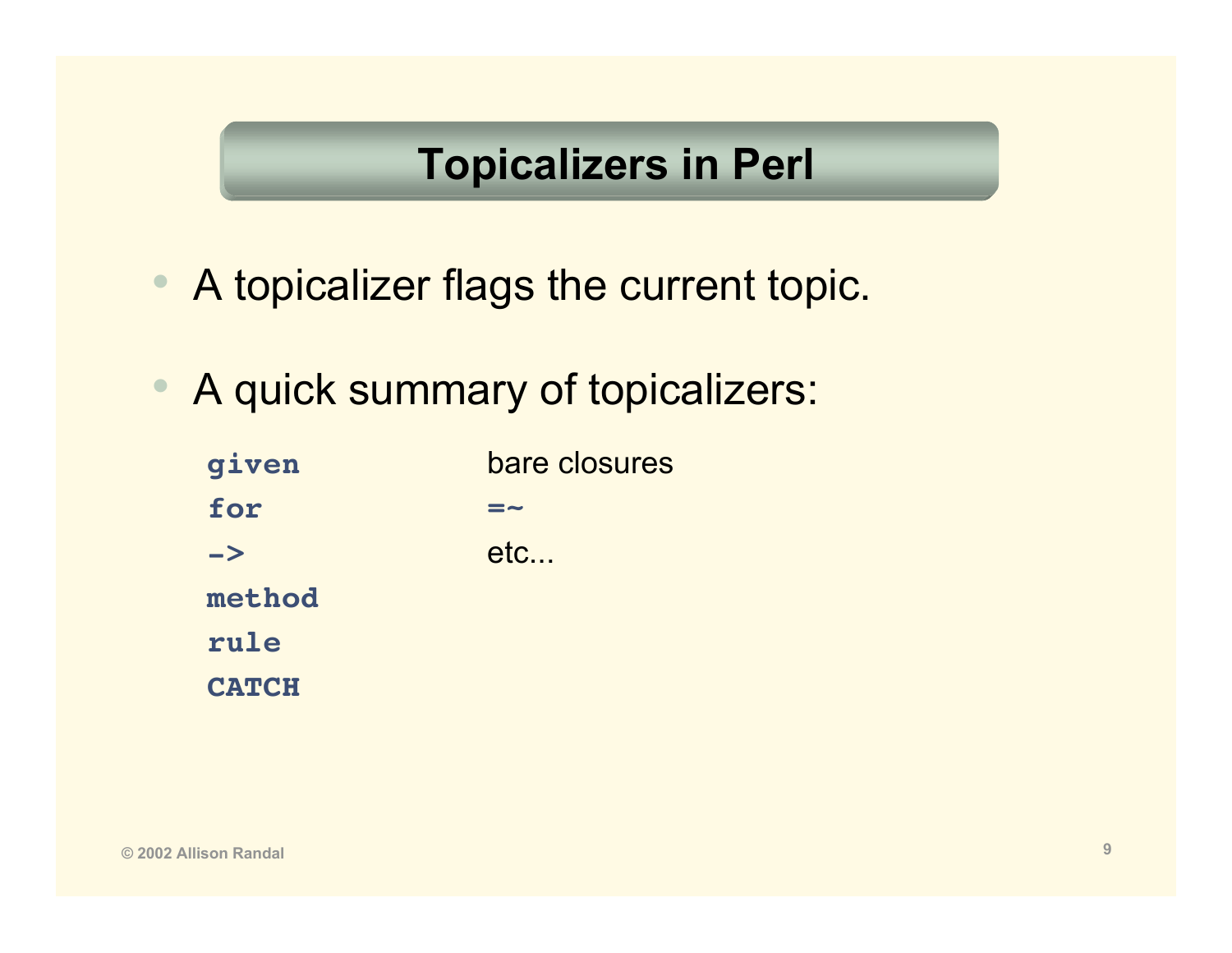### **Coal and Switches**

•The simplest topicalizer is given.

```
given $name {
   when "Lister" {
      print "Smeg!";
   }
   when "Cat" {
      print "Orange?! With this suit?!";
   }
   when "Rimmer" {
      print "4,691 irradiated haggis.";
   }
}
```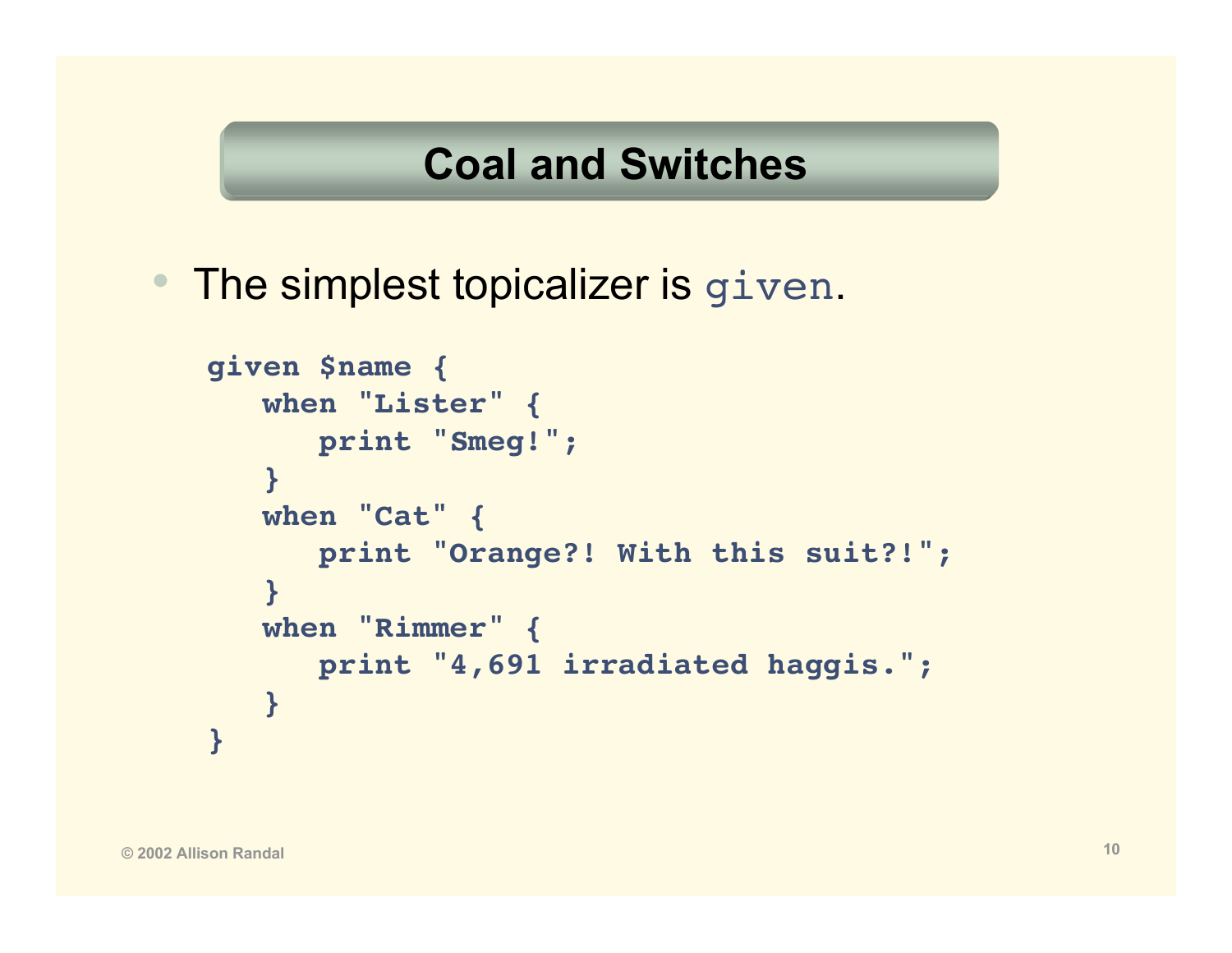## **Fruit Loops and M&M's**

•The classic topicalizer is for.

```
for @orders {
  when /scone/ {
      print "Would you like some toast?"
   }
  when /croissant/ {
      print "Hot, buttered, scrummy toast?"
   }
  when /toast/ {
      print "Really? How about a muffin?"
   }
}
```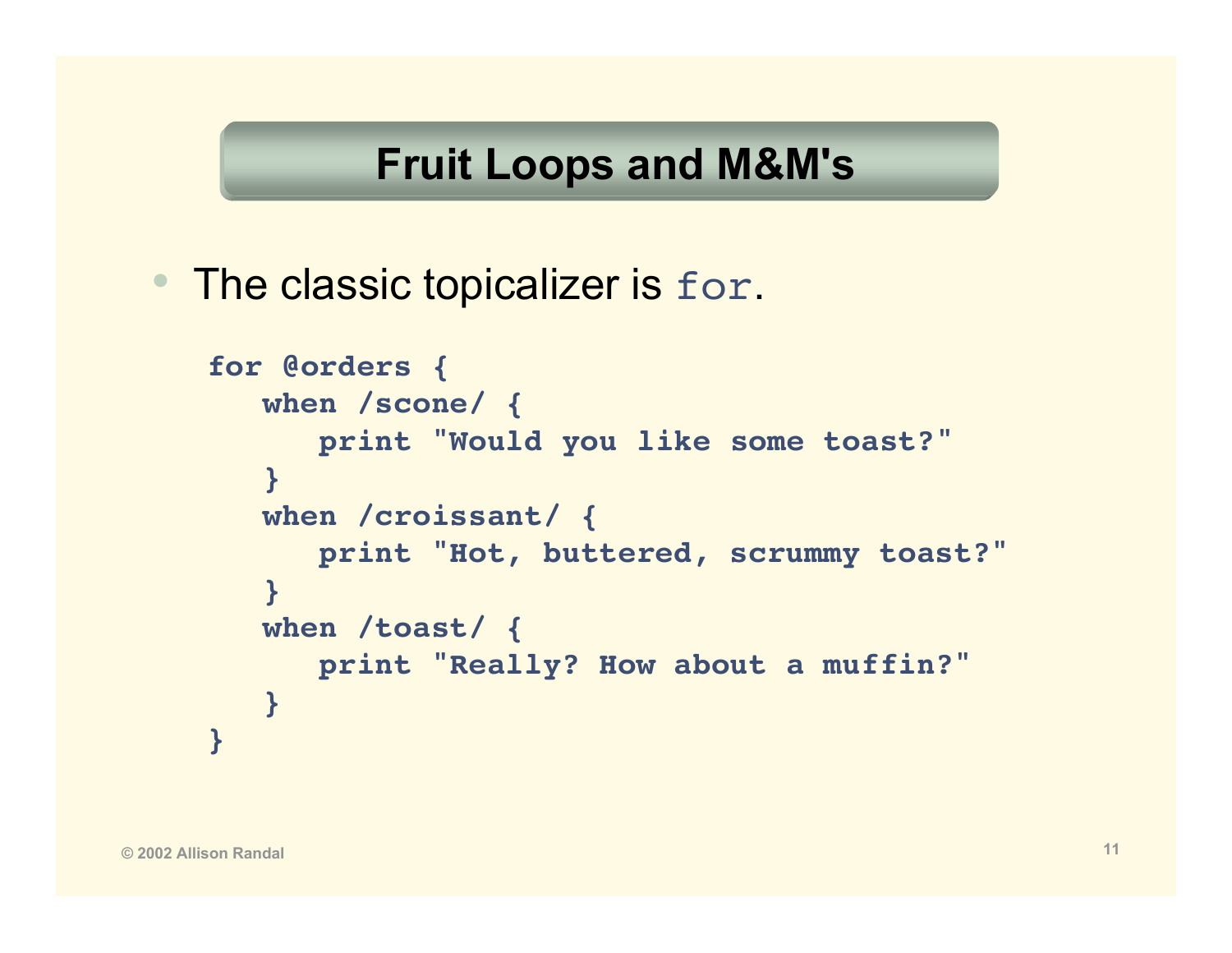#### **To rw or not to rw...**

• In this simple form both for and given create \$ as rw.

```
for @names {
   chomp;
   s:w/Arnold J\.//;
   s:w/Dave //;
}
```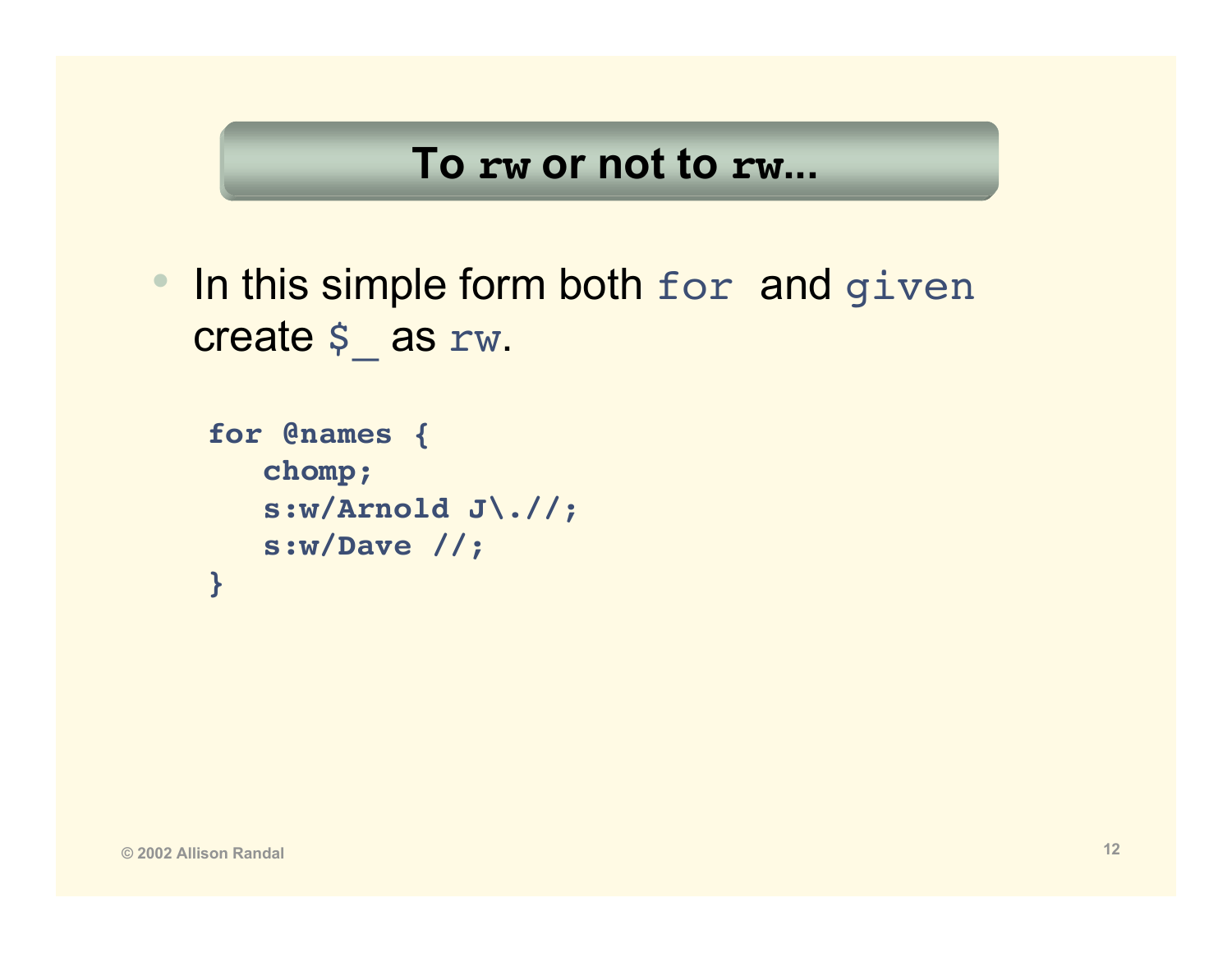- The most flexible topicalizer is ->.
- $\bullet$ By itself, it defines an anonymous sub:

```
$cleanup = -> $line is rw {
   s:w/Captain Rimmer!/the bloke/;
   $line _= " who cleans the soup machine!";
  print;
}
$intro = "Fear not, I'm Captain Rimmer!";
$cleanup($intro);
```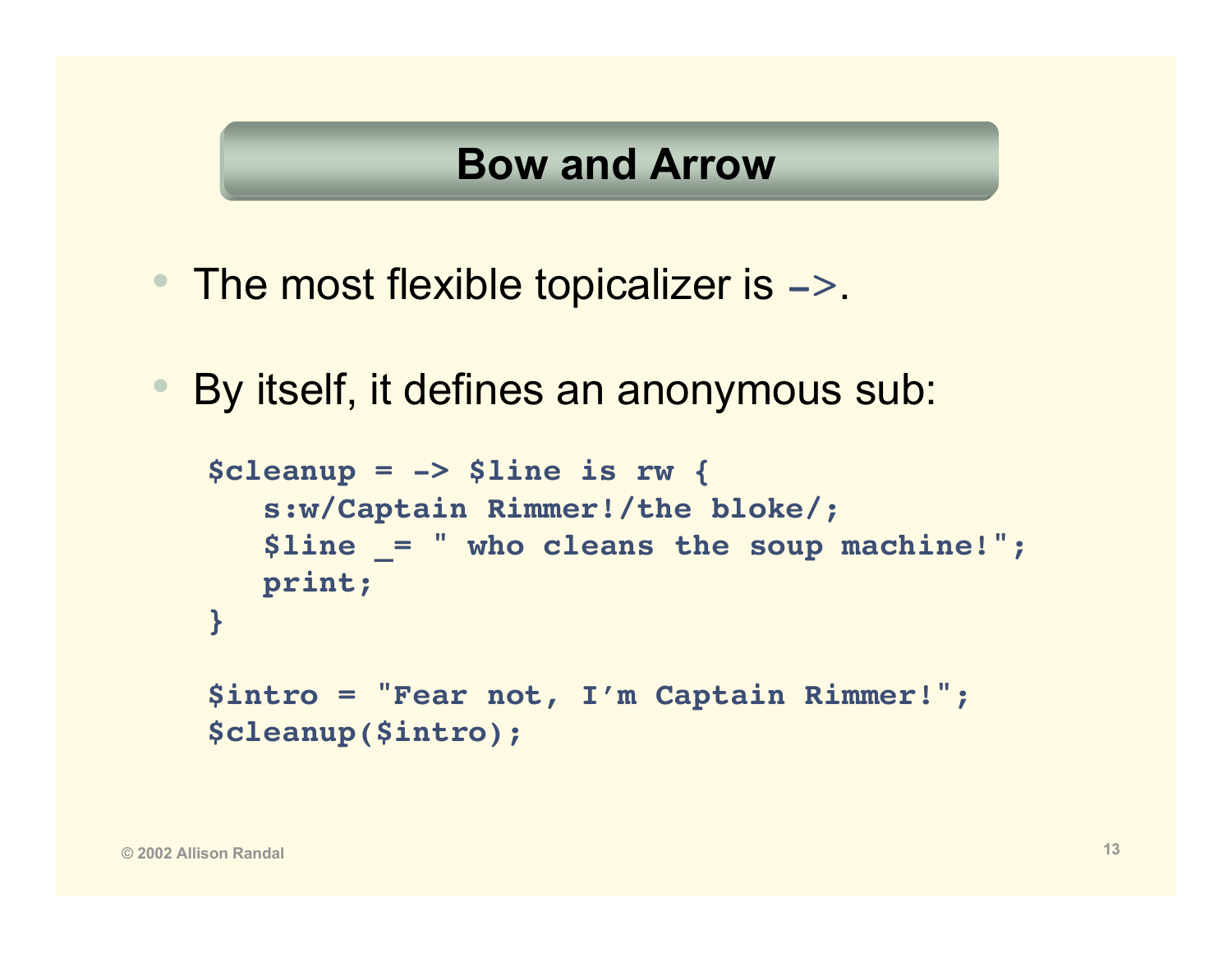## **To rw or not to rw... (cont.)**

- -> creates its aliases read-only.
- Unless rw is specified.

```
$cleanup = -> $line is rw {
   s:w/Captain Rimmer!/the bloke/;
   $line _= " who cleans the soup machine!";
  print;
}
```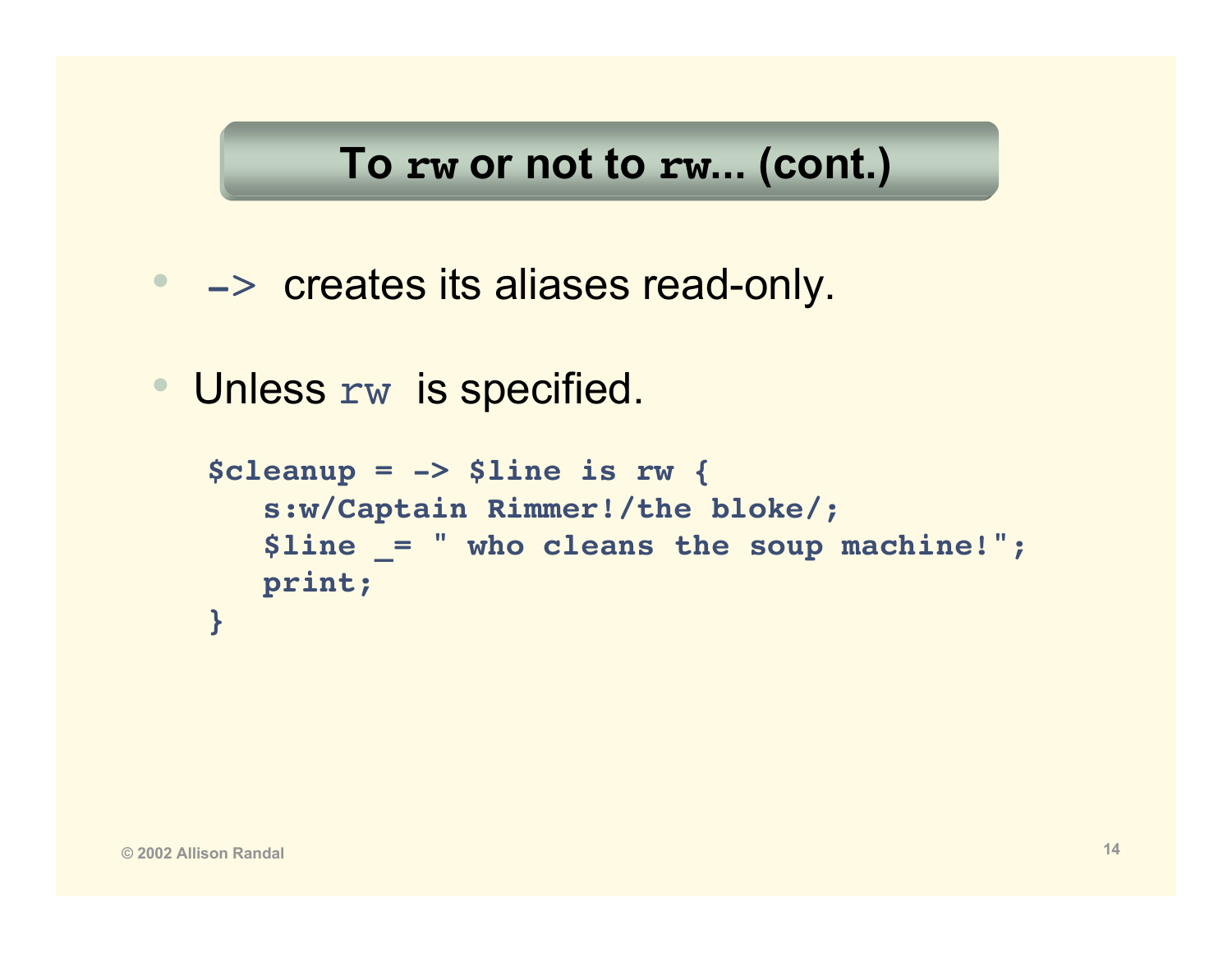• Combined with another topicalizer,  $\rightarrow$ creates a named alias for the current topic:

```
for @lines -> $line is rw {
   s:w/Captain Rimmer!/the bloke/;
   $line _= " who cleans the soup machine!";
  print;
}
#Perl 5
for $line (@lines) {
 $line =~ s/Captain Rimmer!/the bloke/;
 $line .= " who cleans the soup machine!";
 print $line;
}
```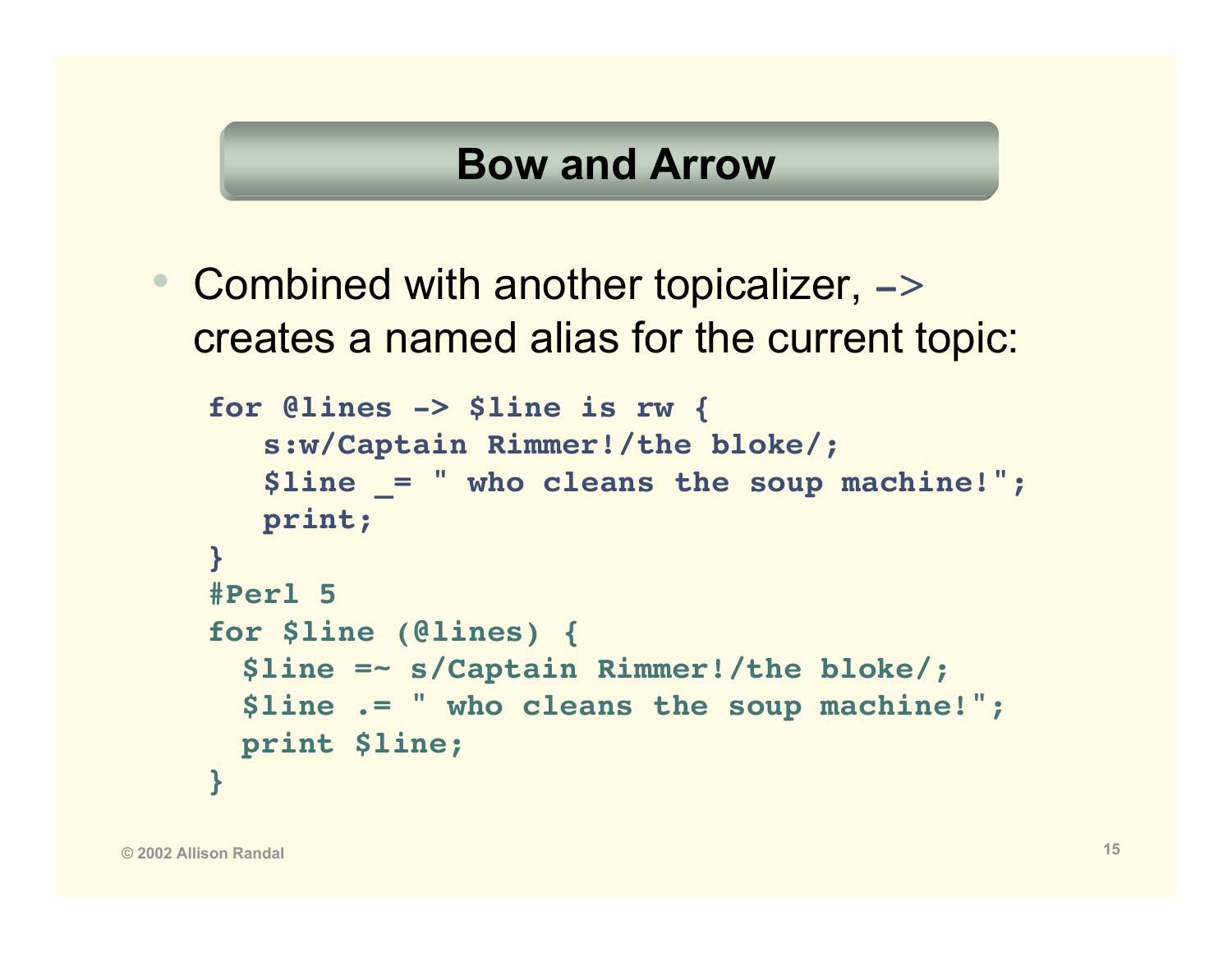#### $\bullet$ Compare:

```
for @lines -> $line is rw {
   s:w/Captain Rimmer!/the bloke/;
   $line _= " who cleans the soup machine!";
  print;
}
$cleanup = -> $line is rw {
   s:w/Captain Rimmer!/the bloke/;
   $line _= " who cleans the soup machine!";
  print;
}
```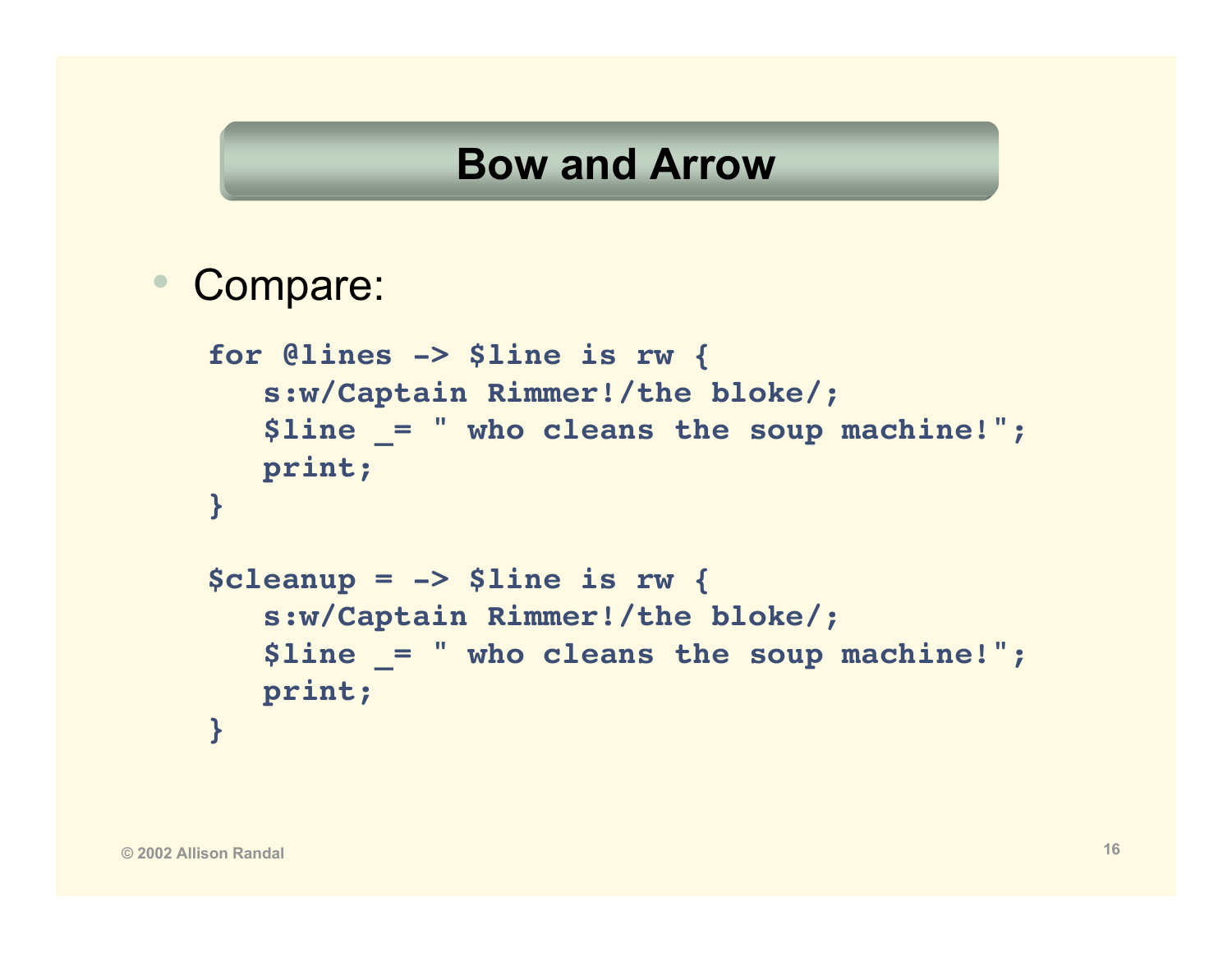• The arrow allows certain non-topicalizers to act as topicalizers:

```
if %people{$name}{'details'}{'age'} -> $age {
  print "$age already?\n";
   if ($age > 3000000) {
      print "How was stasis?\n";
   } elsif ($age < 10) {
    print "How 'bout a muffin?\n";
   }
}
```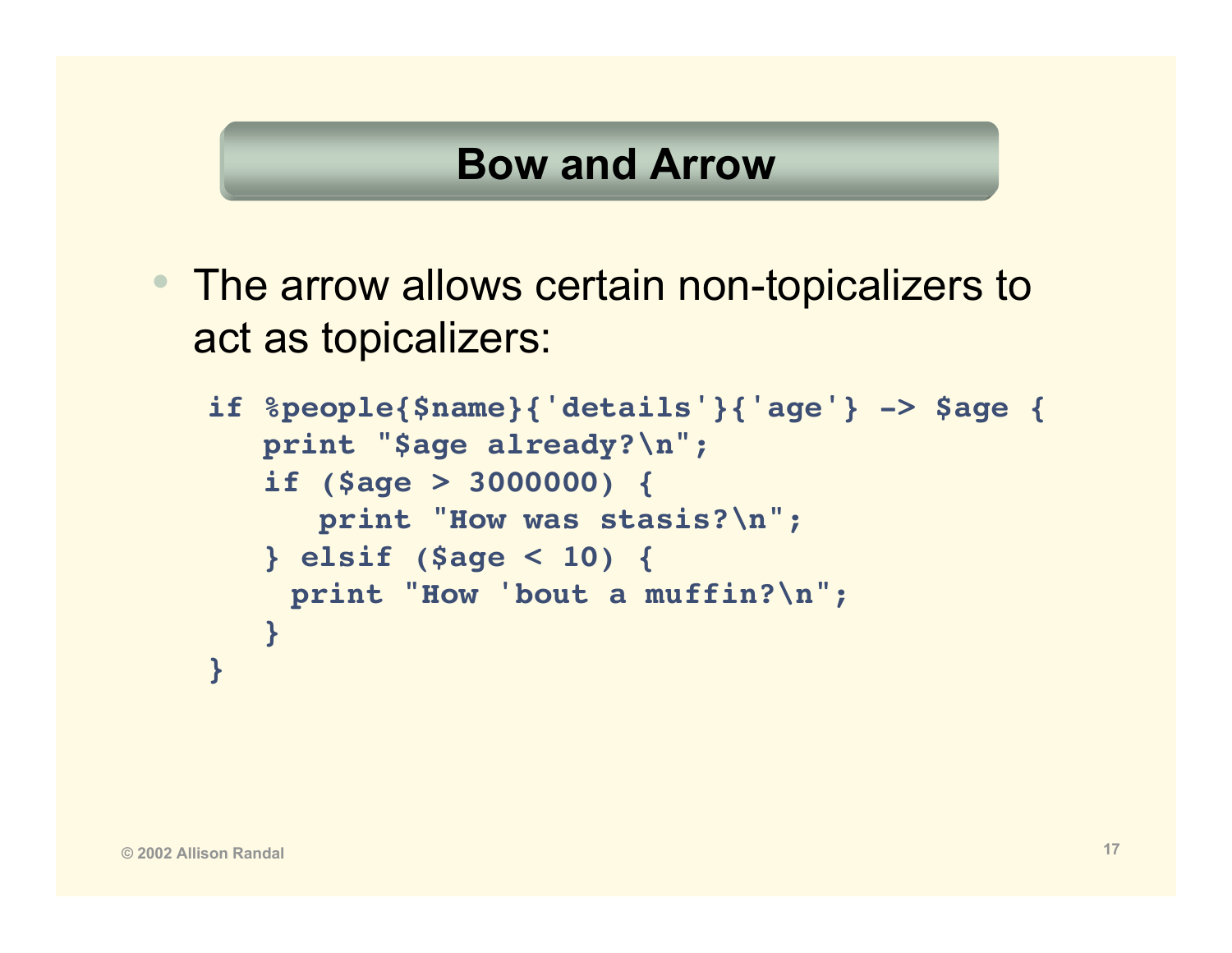• This will also work with while:

```
while get_next_pattern() -> $pat {
   print grep /<$pat>/, @words;
}
```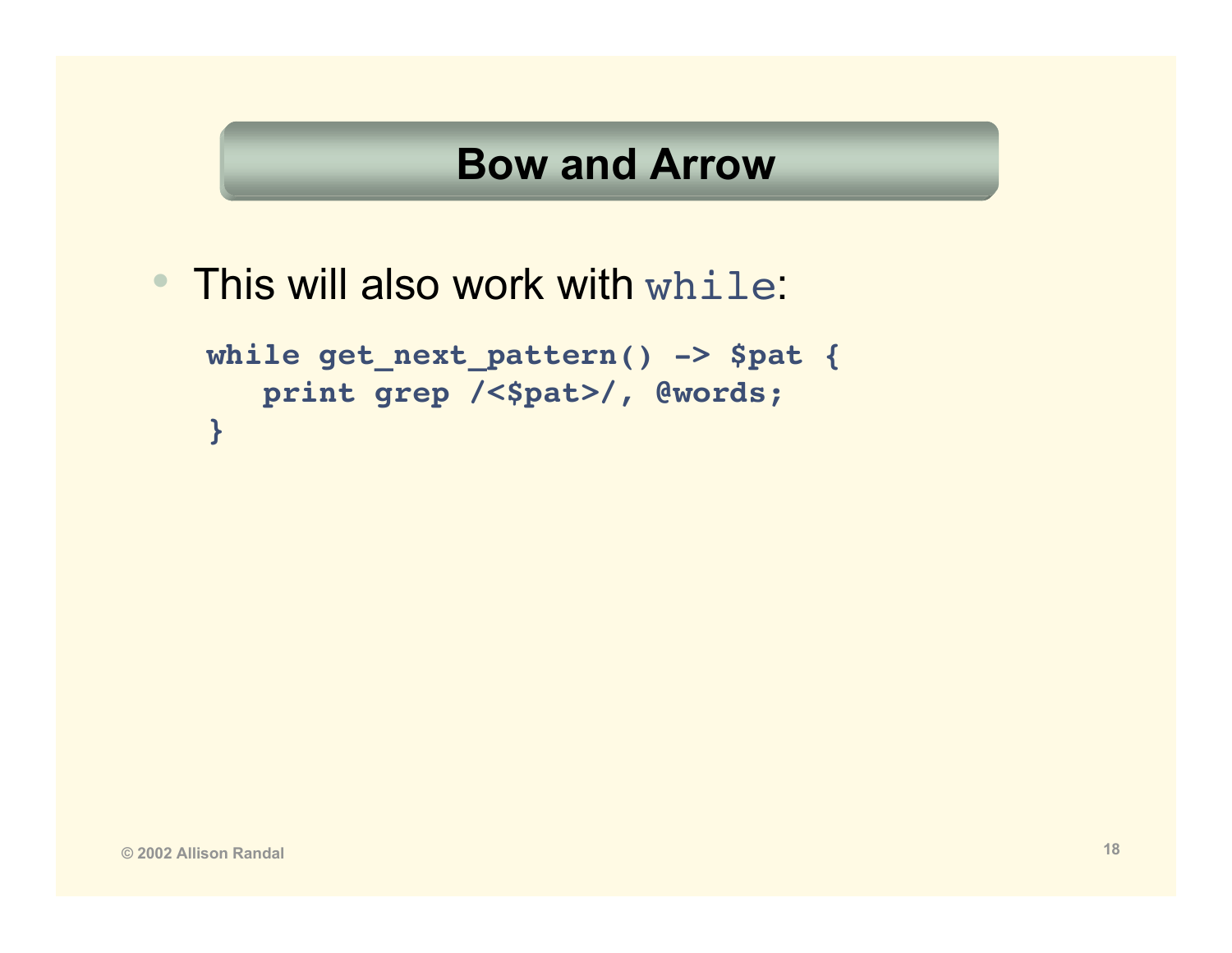• This feature isn't useful with all truth tests:

```
if $counter > 3 -> $value {
   # do something with $value
}
if $counter > 3 {
  my $value = 1;
   # do something with $value
}
```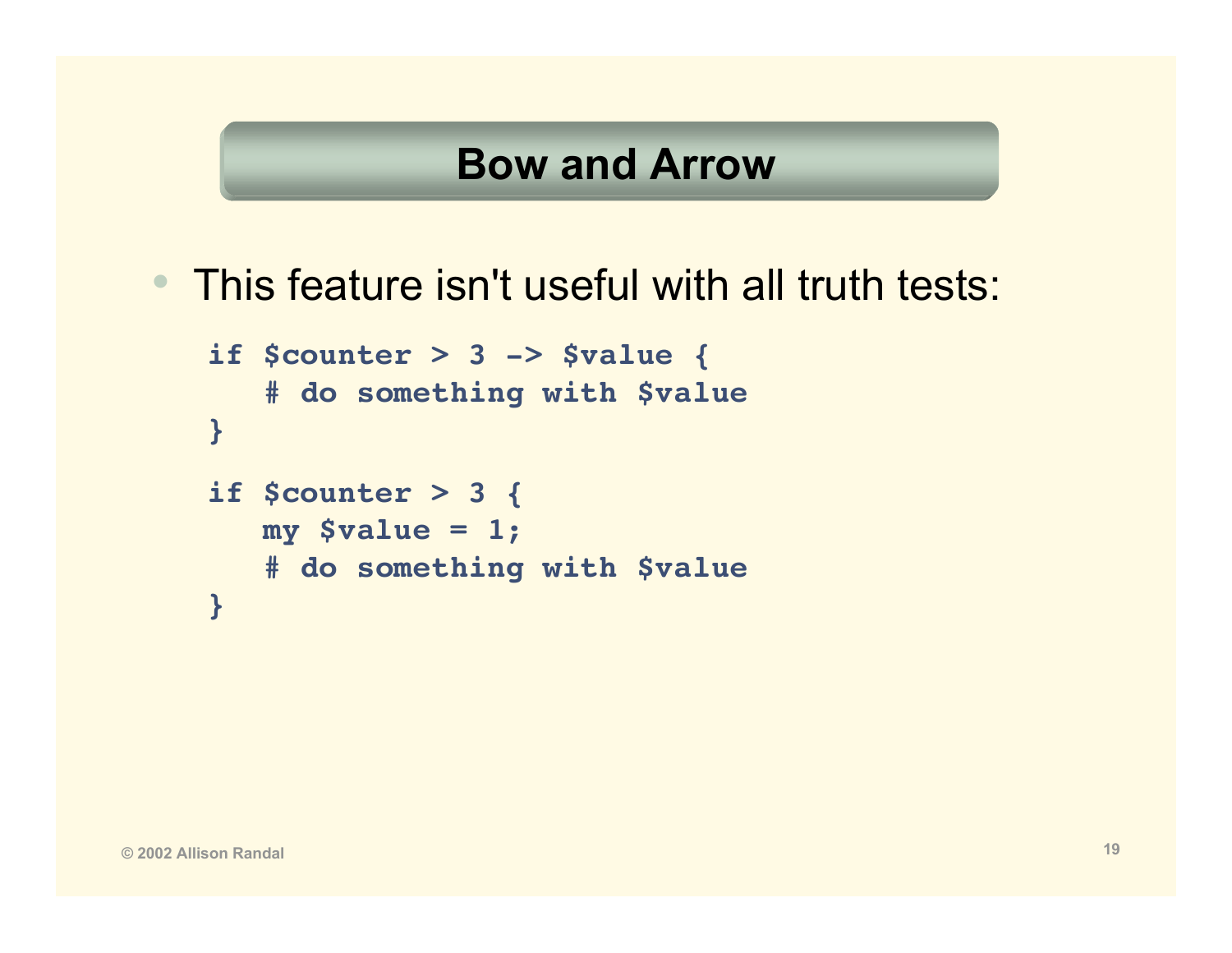- $\bullet$  In goofier moments -> is also called "pointy sub".
- $\bullet$ So, remember:

*Oh pointy sub, oh pointy, pointy, Anoint this variable, anointy, nointy.*

*– with apologies to Steve Martin*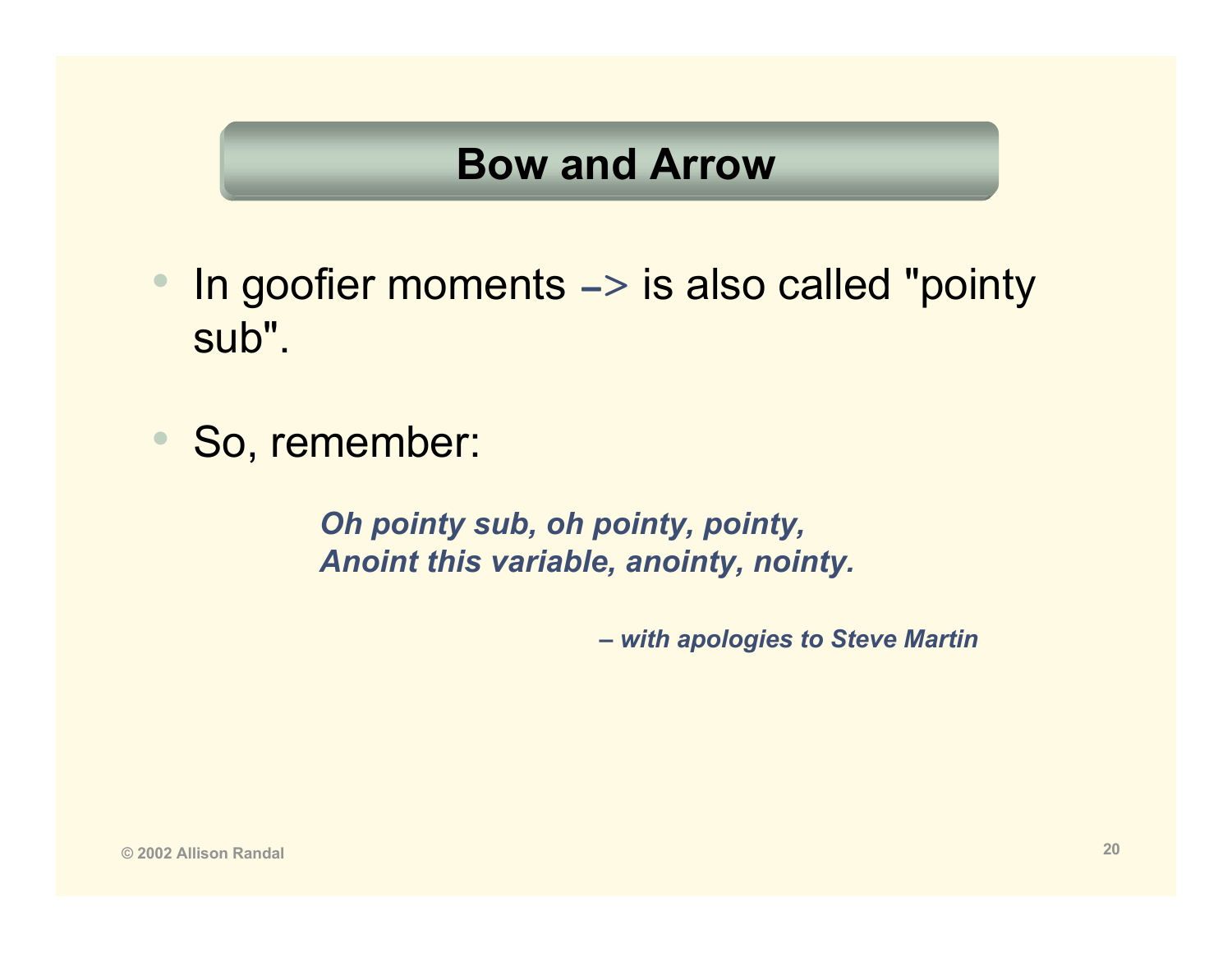## **Method in My Madness**

 $\bullet$ Methods topicalize their invocant.

```
method sub_ether ($self: $message) {
   .transmit( .encode($message) );
}
method sub_ether {
   .transmit( .encoded_message );
}
method sub_ether ( : $message) {
   .transmit( .encode($message) );
}
```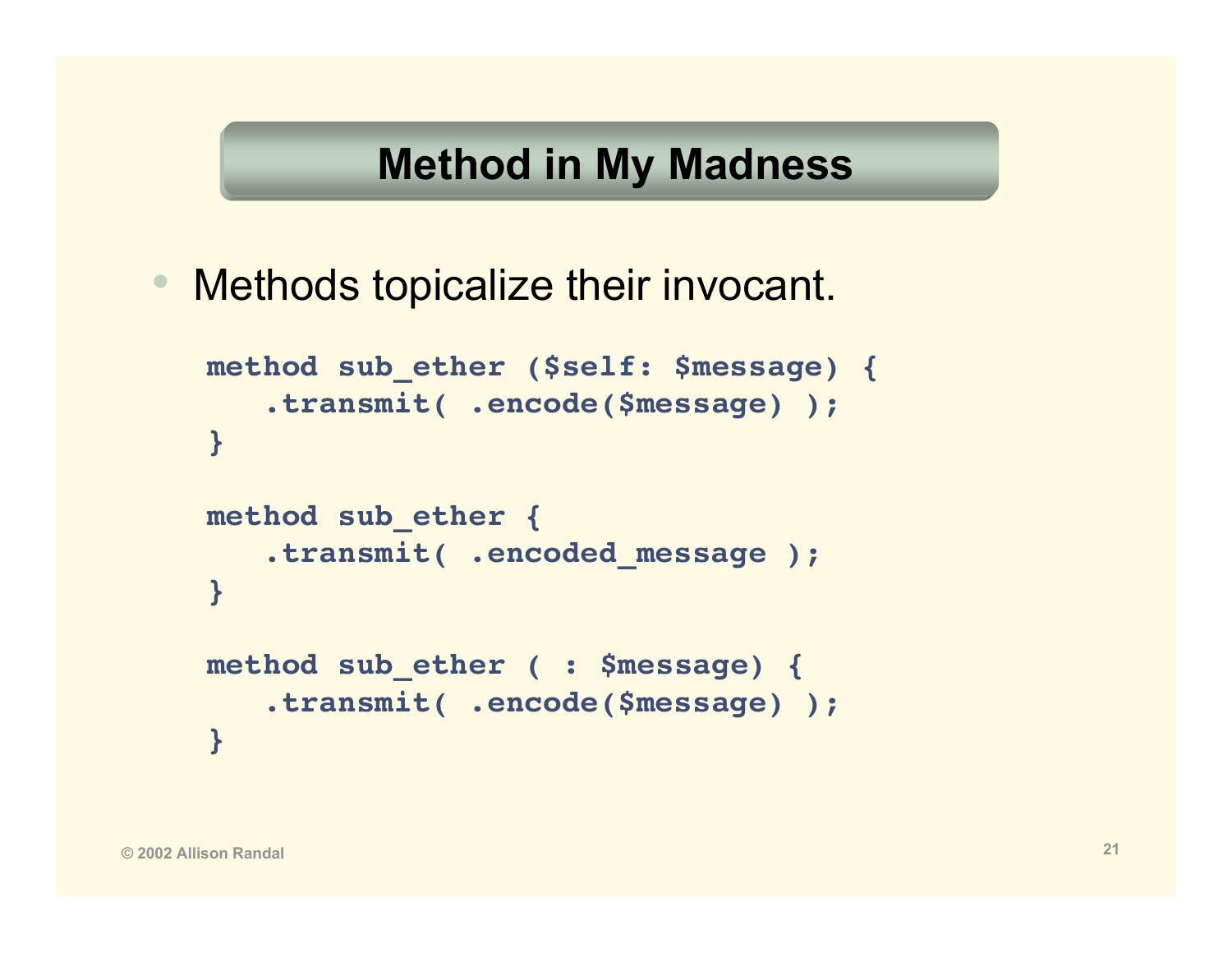## **The Sub of All Fears**

• Subs are not topicalizers.

```
sub eddy ($space, $time) {
   print;
}
```
• But using the is given property will provide the same behavior.

```
sub eddy ($space is given, $time) {
  print;
}
```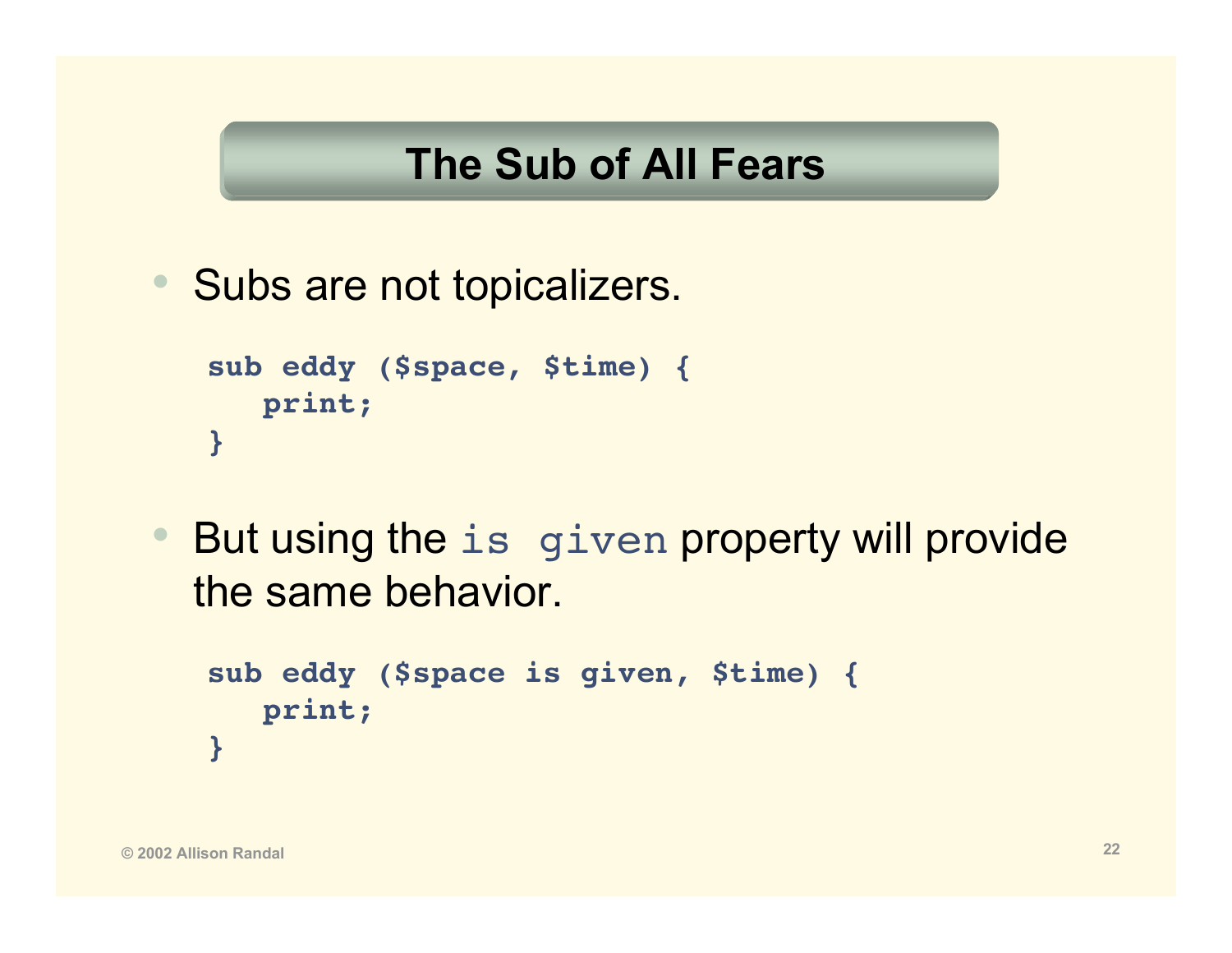## **Perl Rules!**

•Grammar rules topicalize their state object.

```
rule lifeform {
  <gelf> | <human> | <mechanic> | <cat>
}
```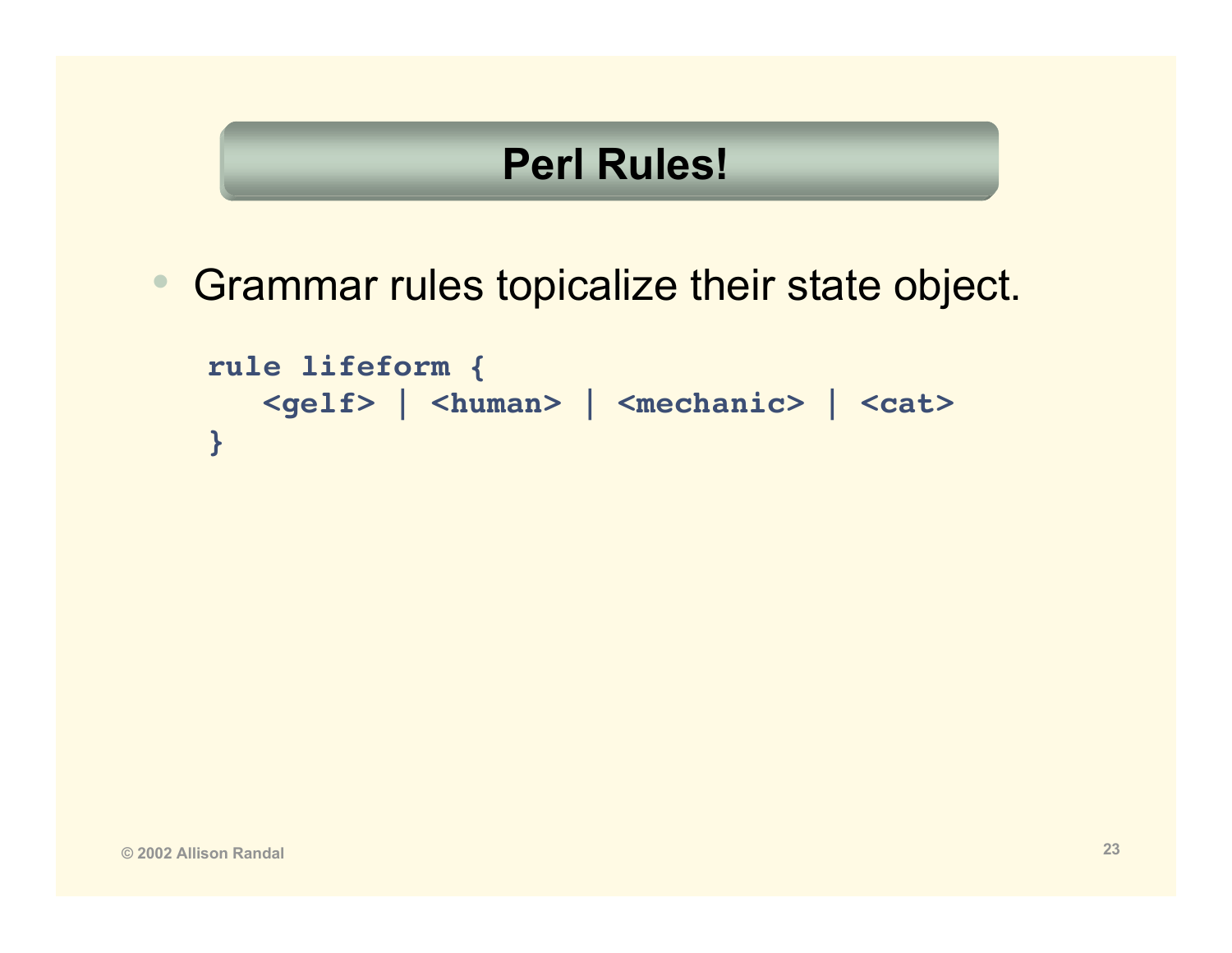## **The CATCH-er in the Trye**

•CATCH blocks always topicalize \$!.

```
CATCH {
   when Err::WrongUniverse {
      try_new_universe();
   }
}
```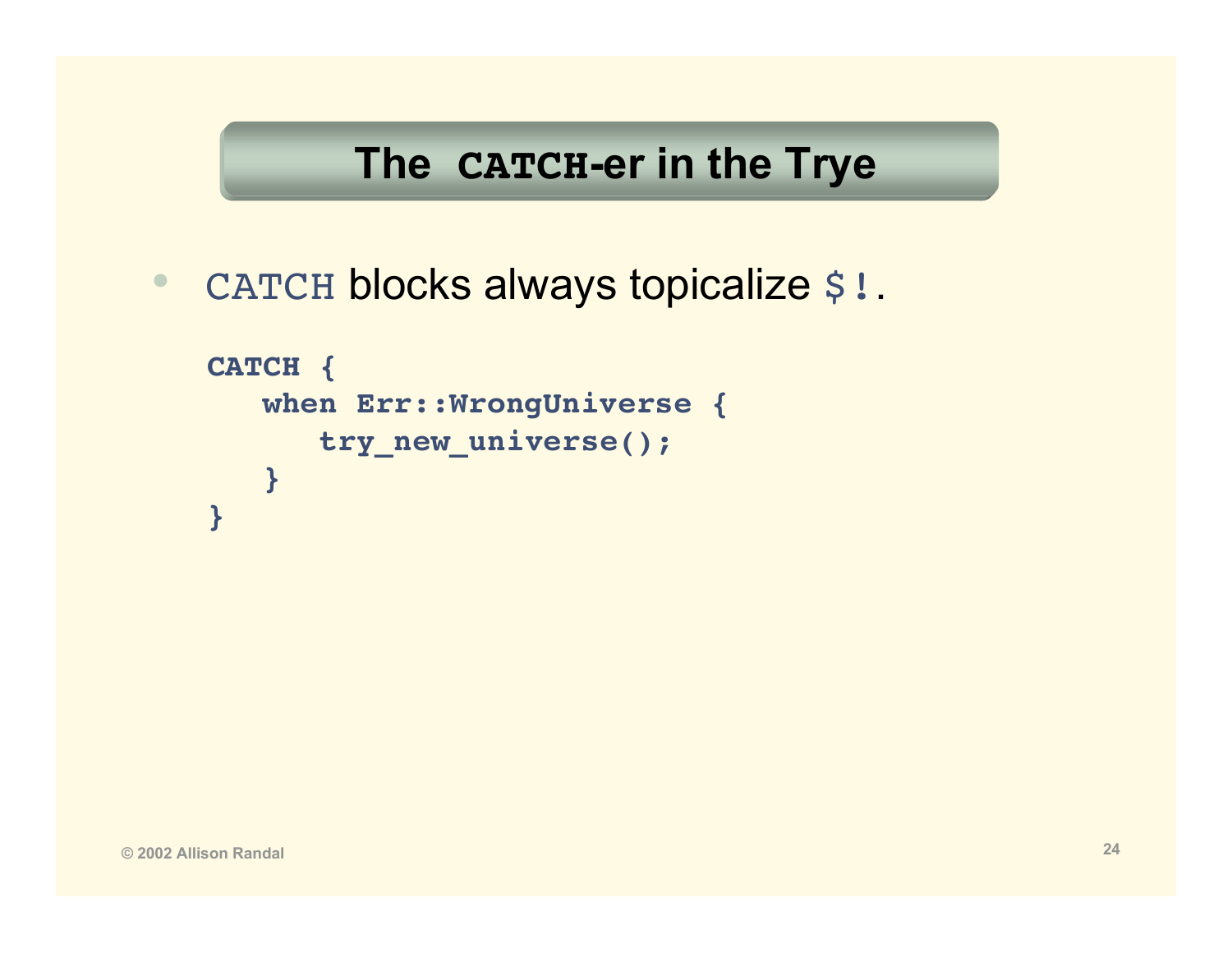#### **The Bare Truth**

•Bare closures topicalize their first argument.

```
%commands = (
    add => { $^a + $^b },
    \text{incr} \Rightarrow {\S_+ \S_- + 1},);
```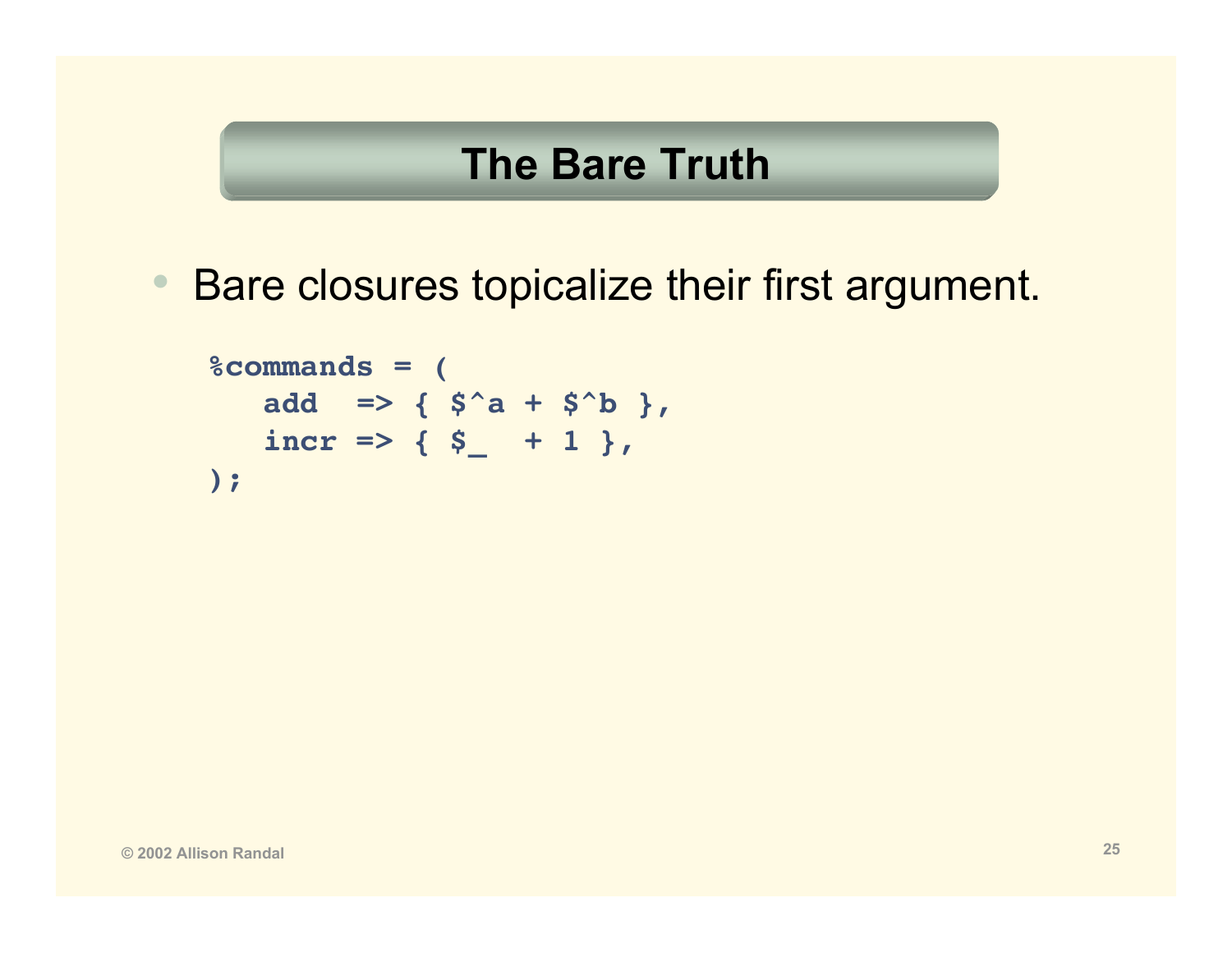## **Get Smart... Match**

- $\bullet$  =~ topicalizes the variable it binds to the match.
	- **s/Kryten/Holly/;**
	- **\$name =~ s/Kryten/Holly/;**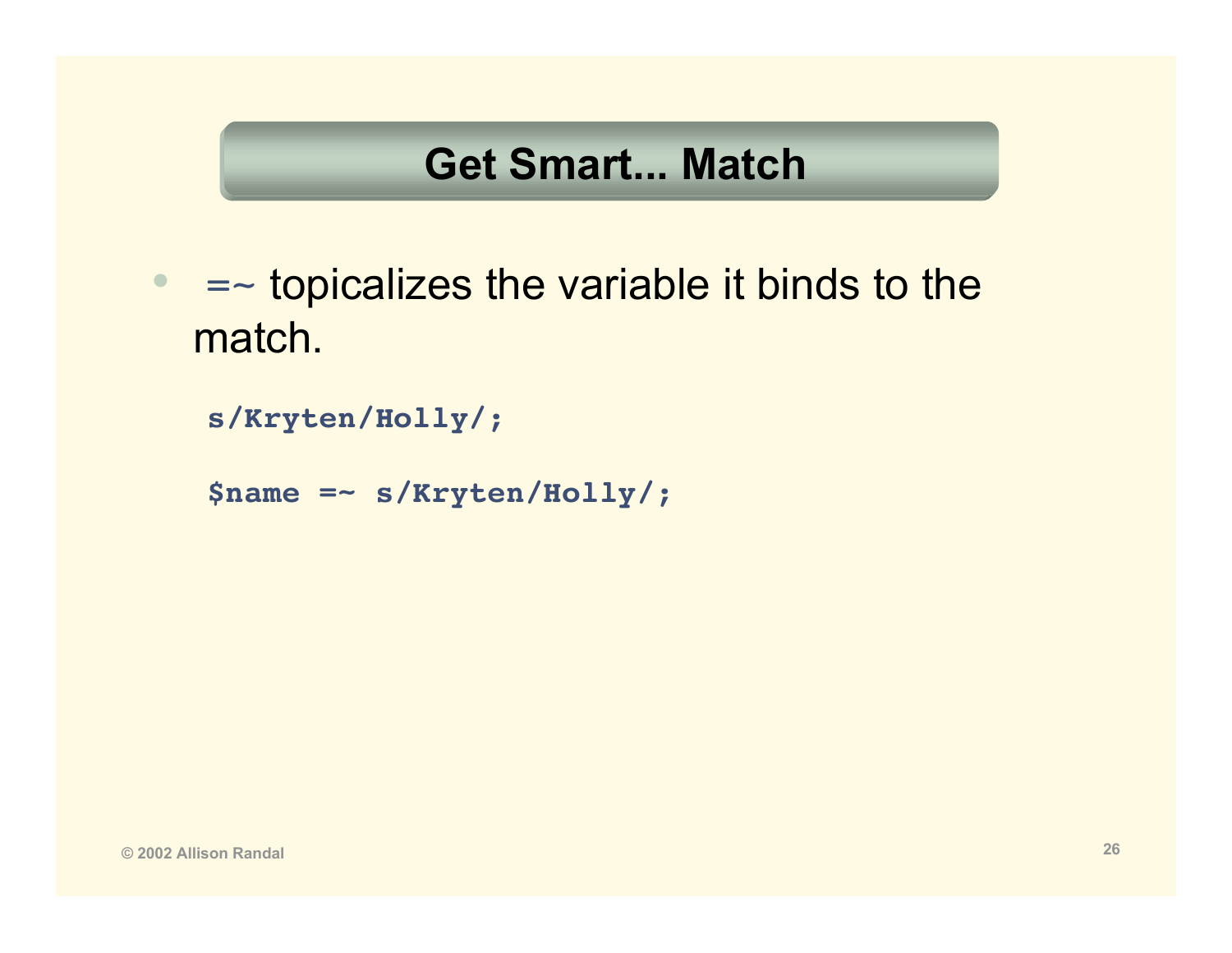## **Feeling a Bit Greppish?**

• grep-like constructs with a block.

**@names = map { chomp; split; } @input;**

 $\bullet$ grep-like constructs without a block.

**@names = grep /<[A-Z]><alpha>+/, @input;**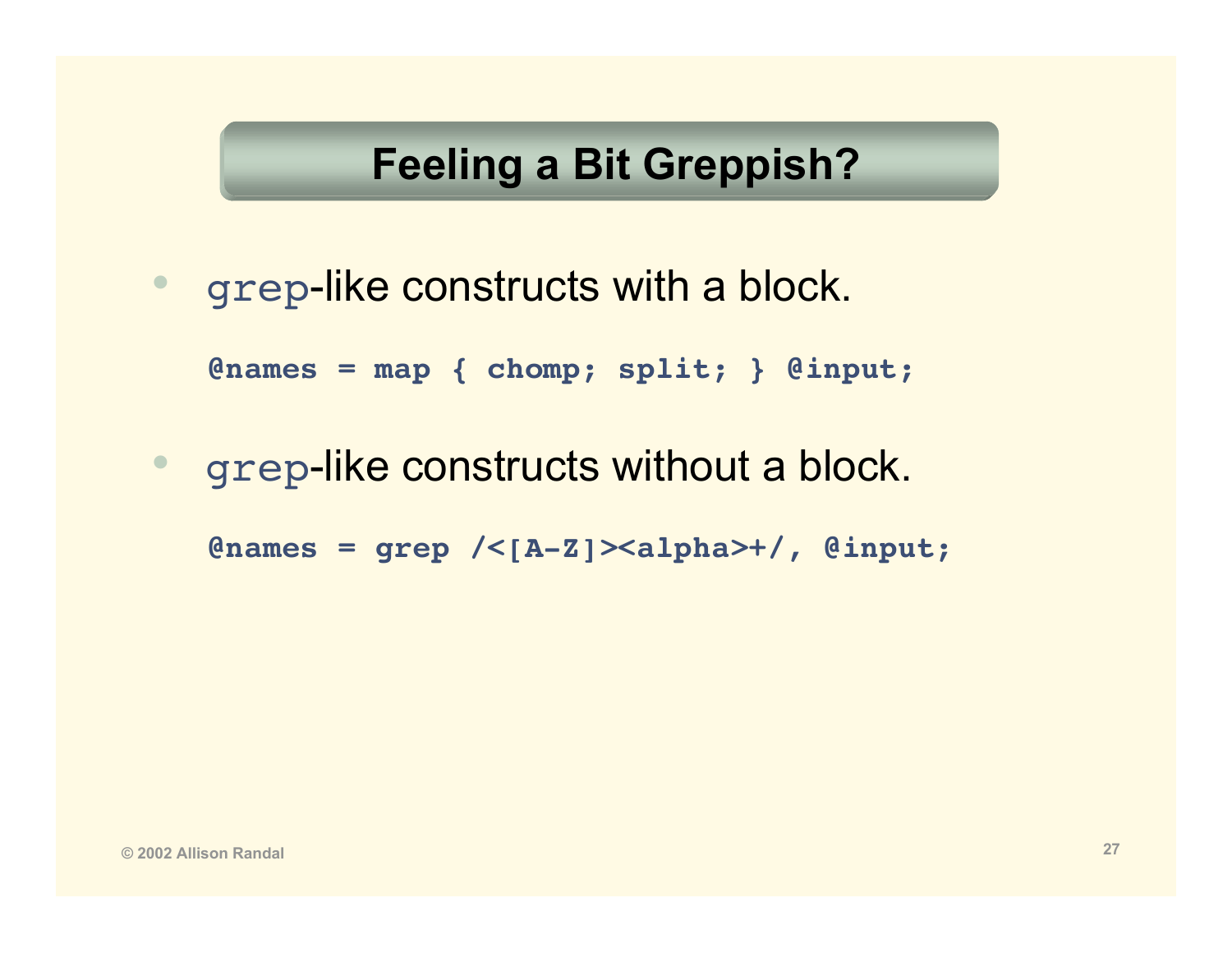• Nested topicalizers add some complication.

```
for @names {
  when /Rimmer/ {
      s/Arnold\s+//;
      print;
      print rimmer_quote();
   }
  when /Kryten/ {
      for kryten_quotes() -> $quote {
         print;
      }
   }
}
```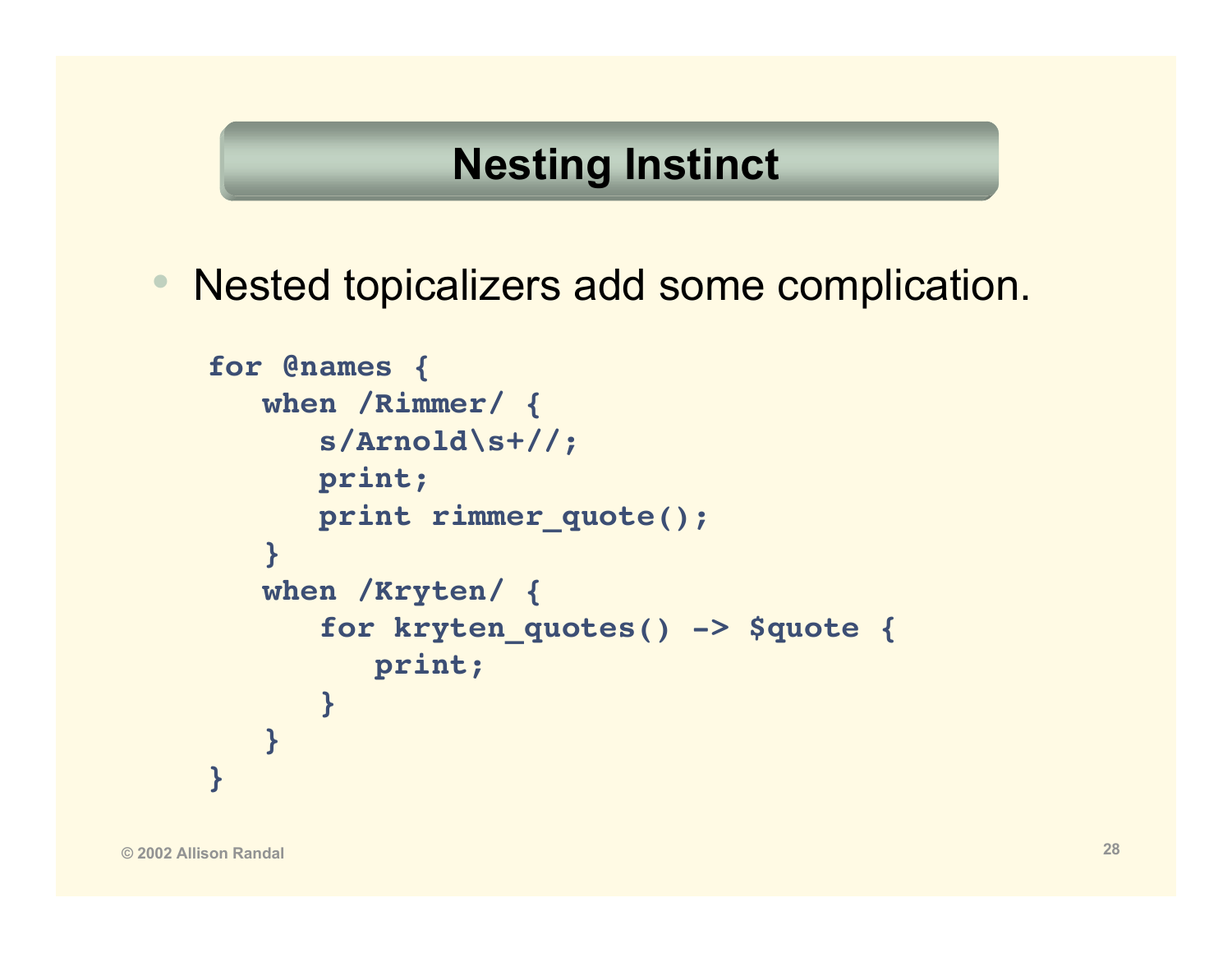- There is only one topic at a time.
- $\bullet$ Topic obeys the lexical scope of topicalizers.

```
...
when /Kryten/ {
   for kryten_quotes() -> $quote {
      print;
   }
}
...
```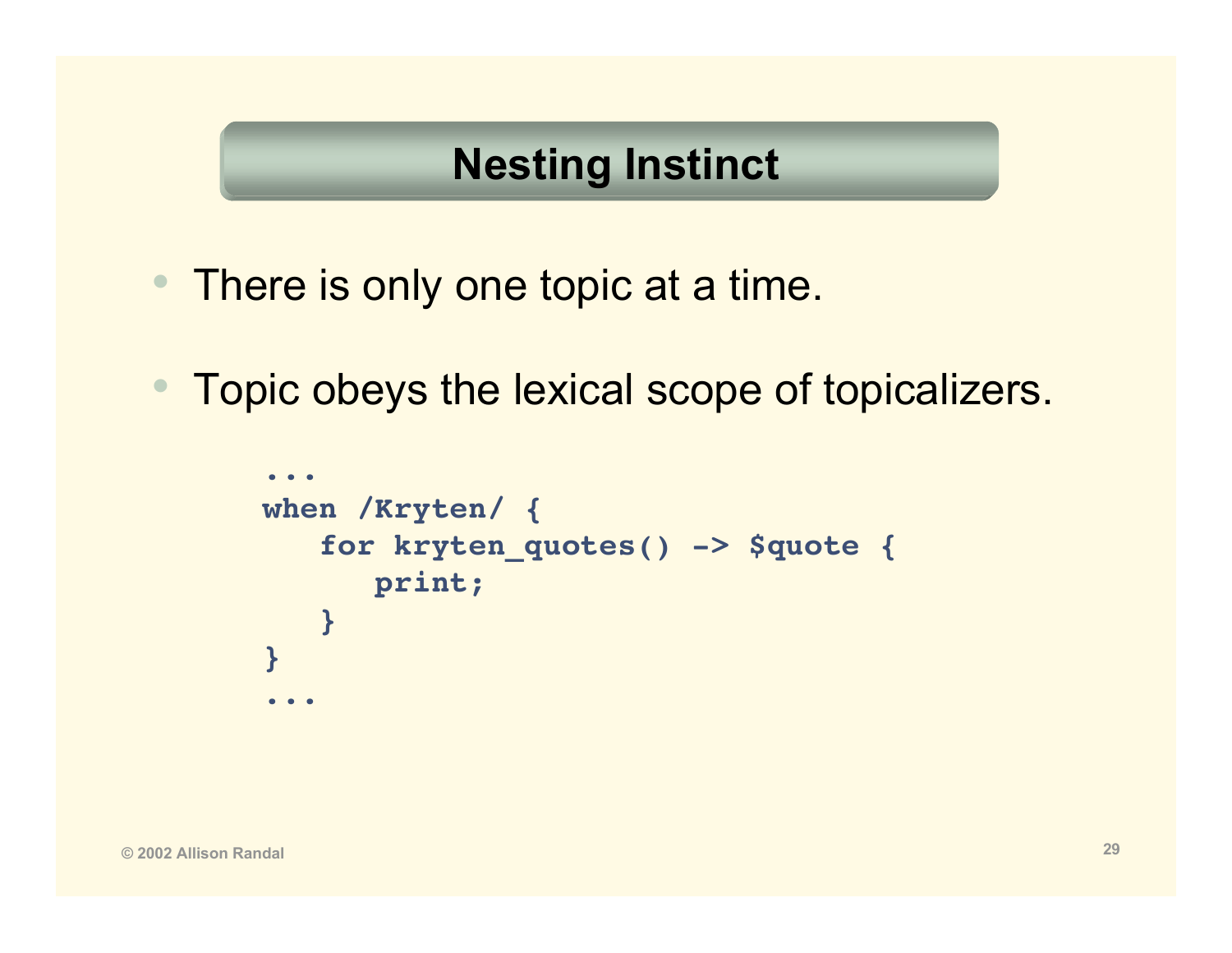- There is only one topic at a time.
- $\bullet$ Topic obeys the lexical scope of topicalizers.
- $\bullet$ To keep an outer topic, use a named alias.

```
© 2002 Allison Randal 29
   for @names -> $name {
      when /Kryten/ {
        for kryten_quotes() -> $quote {
           print $name;
           print;
         }
      }
    }
```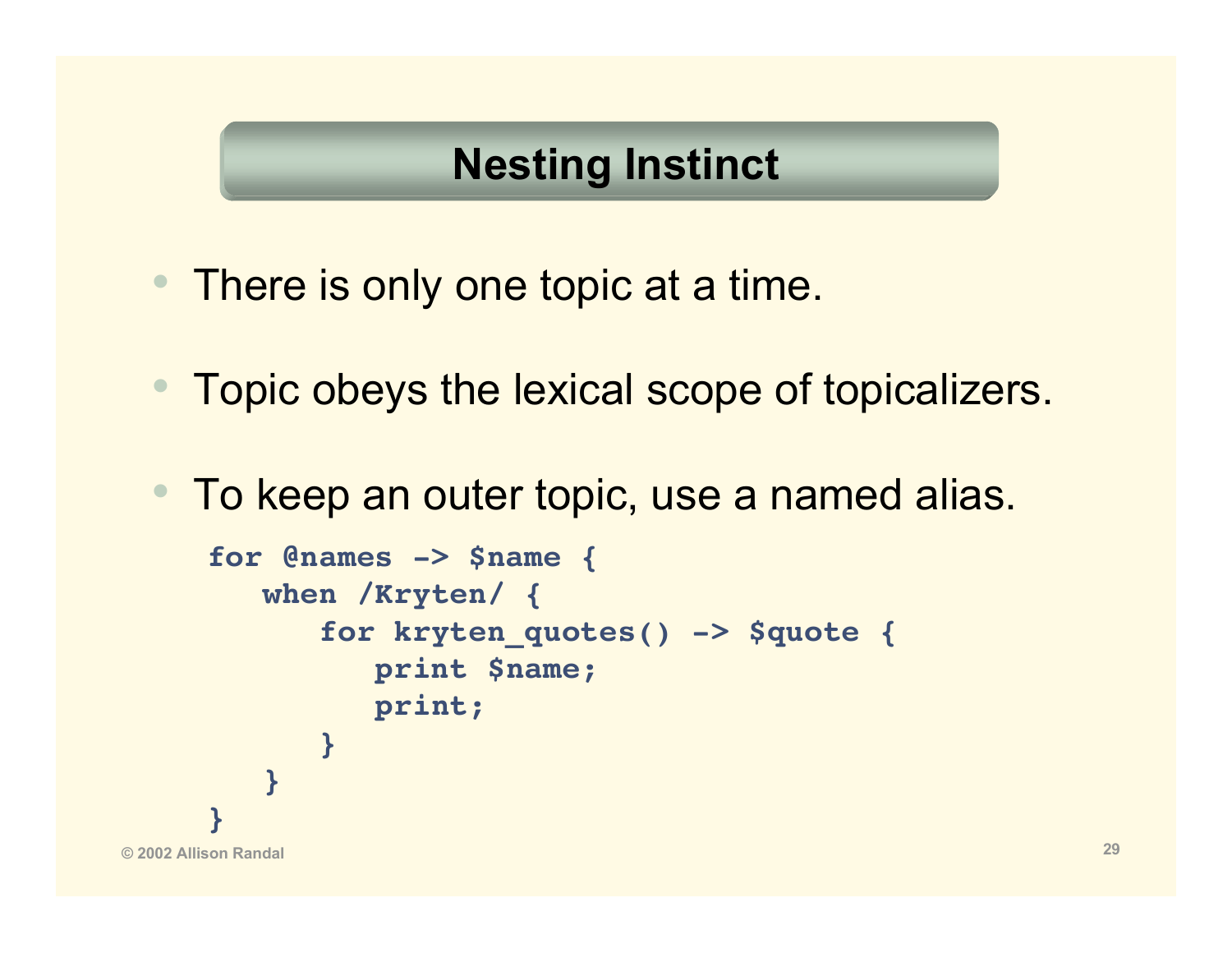$\bullet$  Nested topicalizers within methods obscure.methodname calls.

```
method locate ($self, *@characters) {
   .cleanup_names(@characters);
   for @characters -> $name {
      .display_location($name);
   }
   .change_location('Holly');
}
```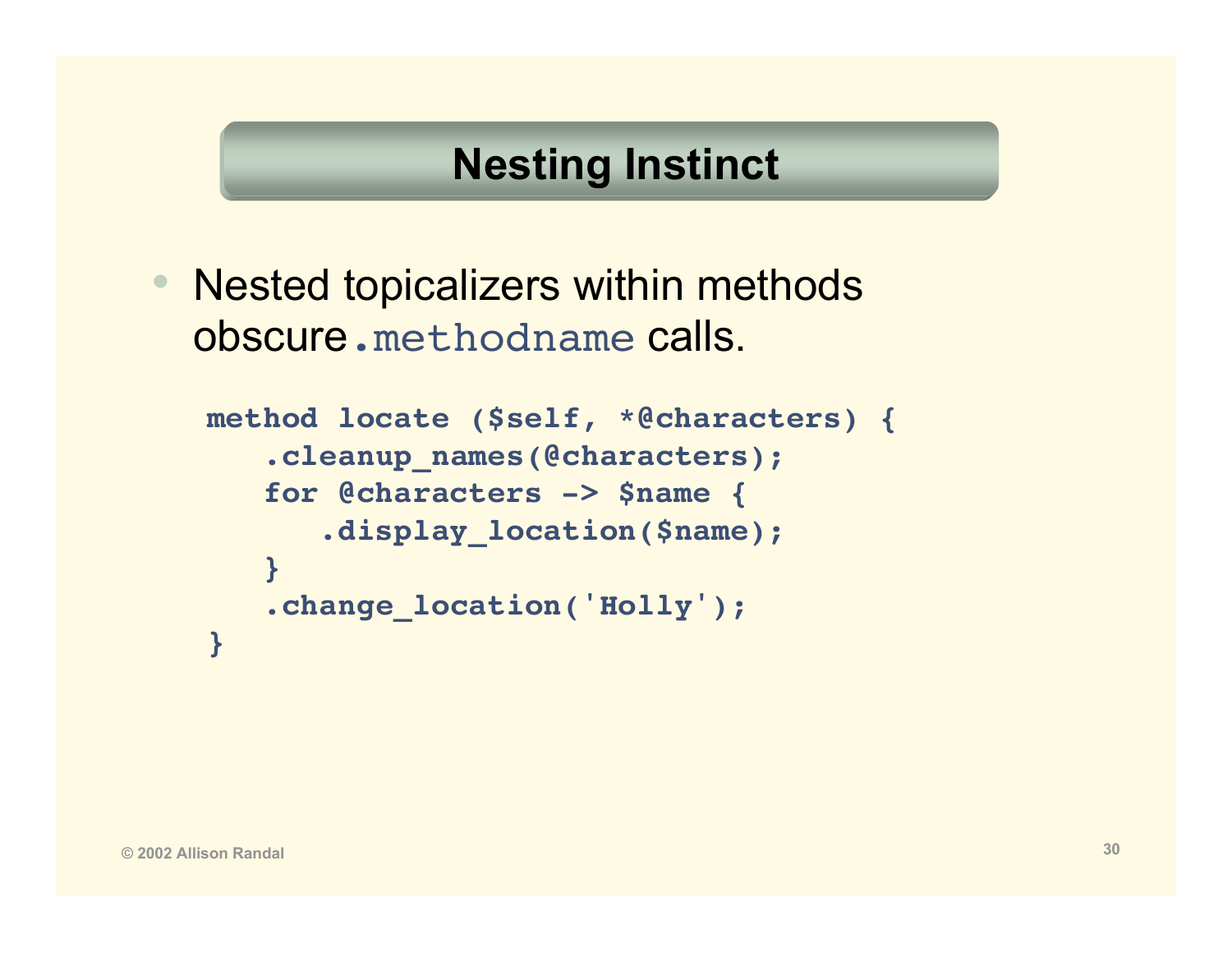## **Multiple Aliases**

 $\bullet$ Topicalizers aren't limited to a single alias.

```
for @characters -> $role1, $role2, $role3 {
   ...
}
for @humans, @gelfs -> $role1, $role2 {
   ...
}
for @characters; @locations -> $name; $place {
   ...
}
```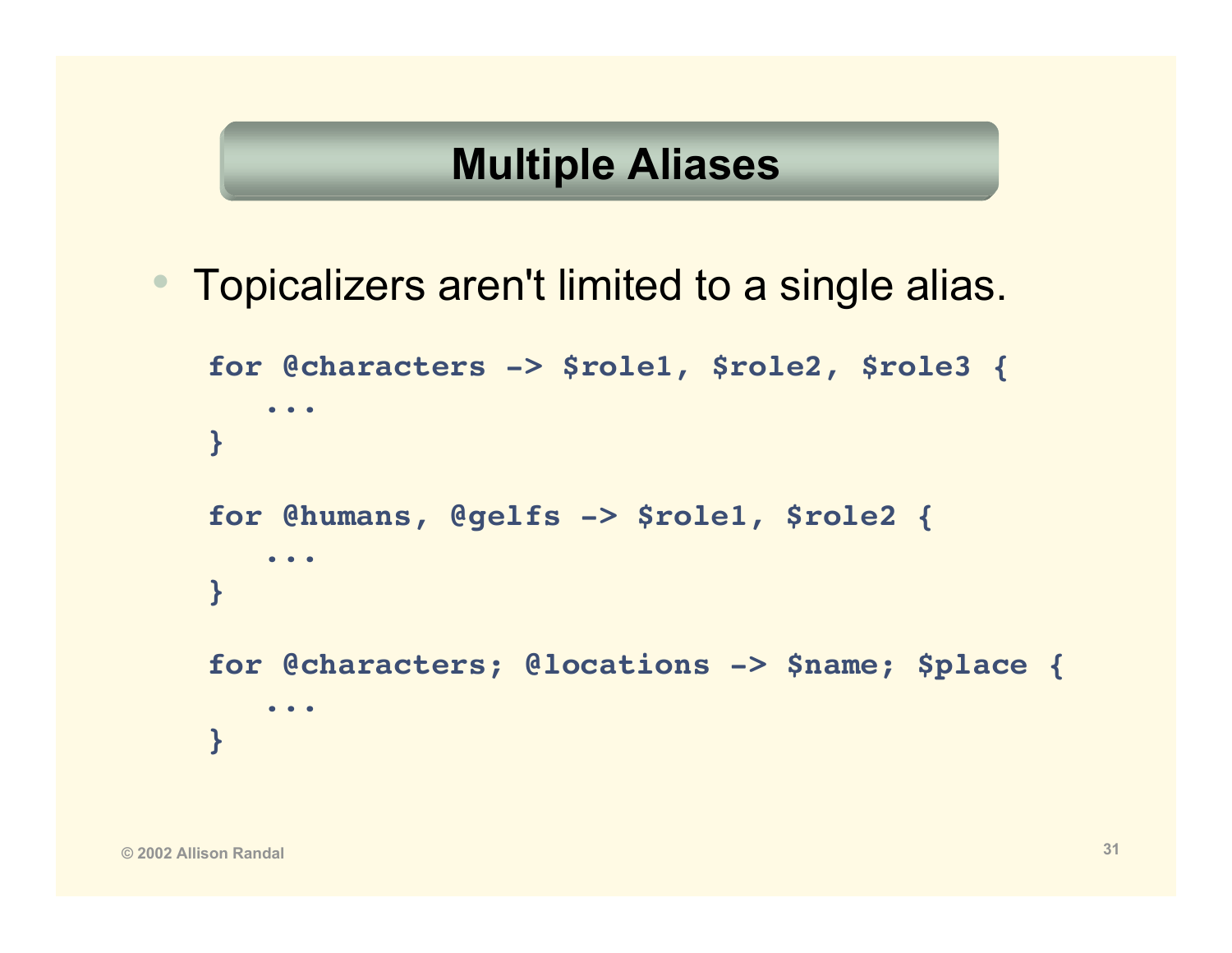## **Multiple Aliases**

- •But the topic is consistent in each case.
- •There is only one topic.
- •The topic is always the first parameter.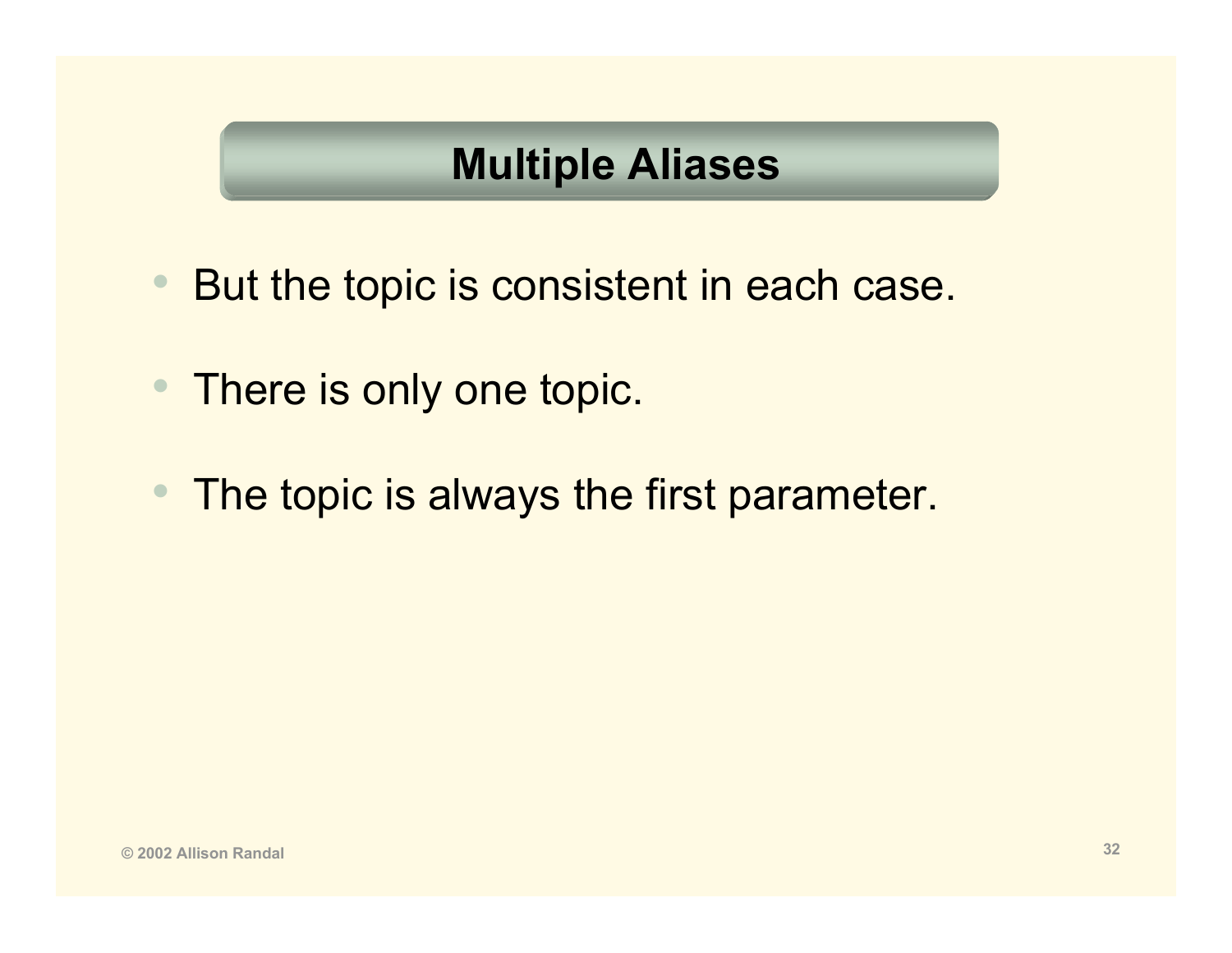## **Multiple Aliases**

•The is given (or is topic) property may change which parameter becomes the topic.

```
for @characters -> $role1, $role2 is given {
   ...
}
```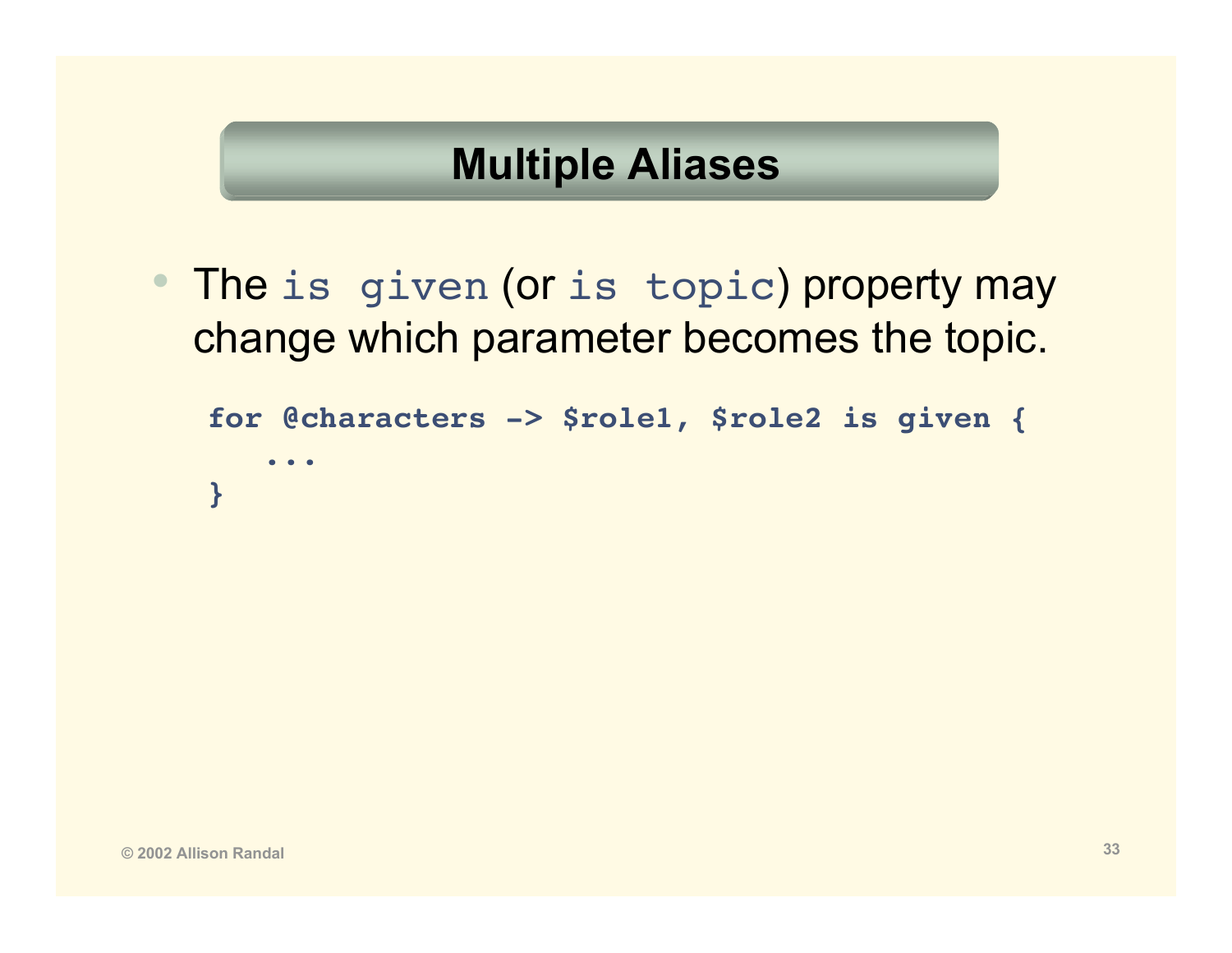## **The Two Minute Talk**

- First Law of Topic: "Topic *is* \$\_".
- •Second Law of Topic: There is only one topic.
- • Third Law of Topic: When in doubt, make a named alias.